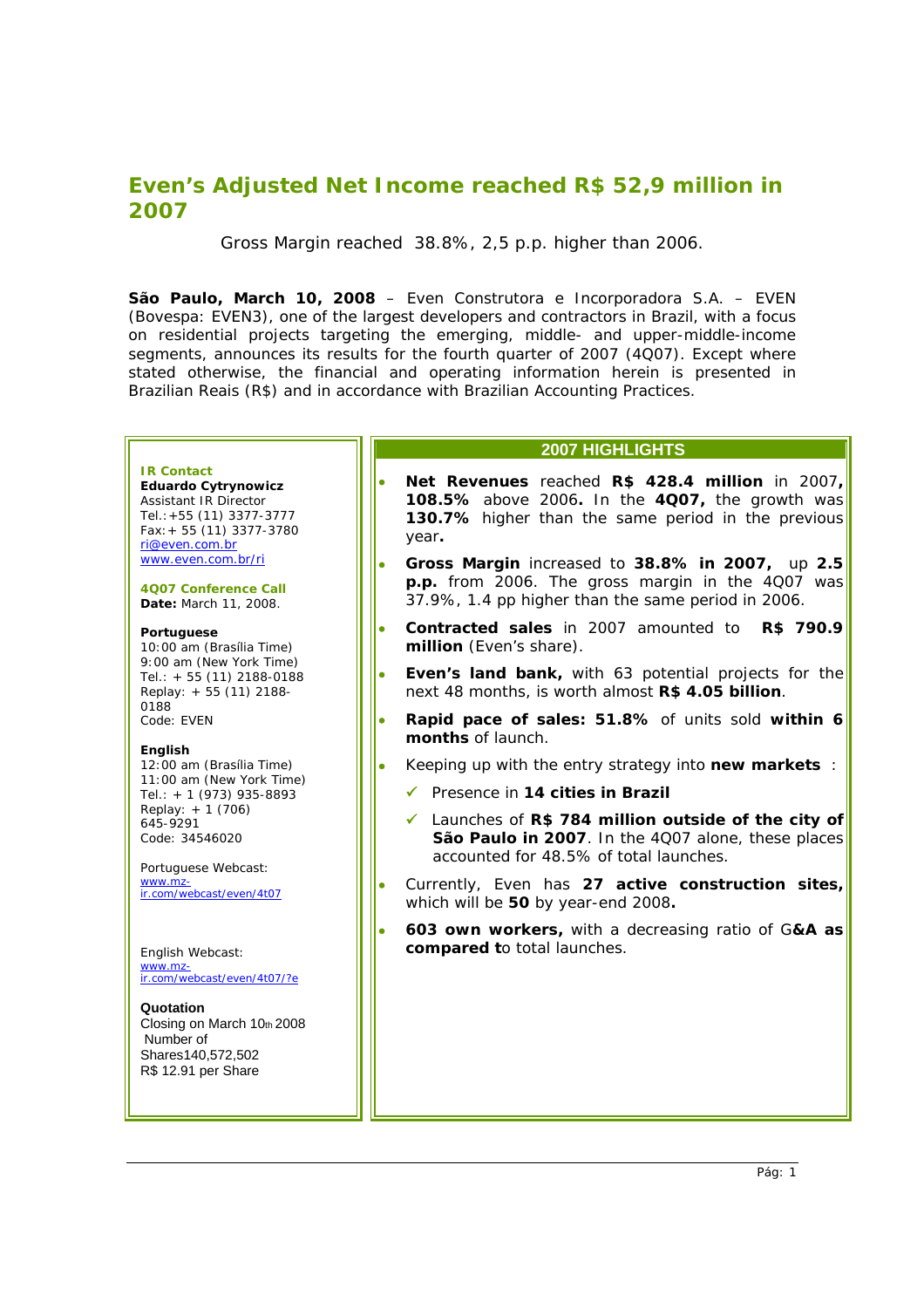#### **Management Comments**

2007 was an important cornerstone in Even's history. The joint efforts of its workers, suppliers, shareholders and other groups close to Even allowed significant achievements for the company, bringing to our customers a wide set of products, of different segments and in diversified locations in Brazil. There were numerous events in which the company led the way, all of them extremely significant for the successful development of the company. We went public – with the entrance of Even as part of the Novo Mercado from Bovespa - , we delivered projects with the highest standards in terms of construction quality, we implemented a continuous and diversified land acquisition process, we launched 28 additional projects that turned into our customers' desires, we set up regional partnerships that translated our capacity of generating relevant associations for the company and of spotting promising opportunities countrywide, and finally, we generated a substantial amount of direct and indirect jobs.

The real estate industry also had intense moments during 2007, with substantial increase in the credit offer and growing opportunities arising from higher demand from home buyers, mainly driven by the longer financing tenors and lower interest rates. Even outstood in this scenario, taking advantage of the many business opportunities derived from its high turn-over strategy – through which the company practices its philosophy (highly proved and assured during 2007) of acquiring land that can be rapidly converted into new launches, with substantial sales and robust margins, in a diversified portfolio of projects, covering different segments, locations and project sizes.

Even has also evolved in terms of human resources management in 2007. A significant number of employees were incorporated to the company, as part of the preparation for the strong growth expected ahead for the whole industry. We have implemented a stock option plan and other important compensation plans for our employees, always aiming at attracting and retaining more professionals to our standings.

In the financing portion of the business, we were pioneers in the hiring of an R\$ 800 million credit facility in connection with Unibanco, in the form of a "Plano Individualizado", through which customers can acquire their residential units while in the blueprint, having access to more competitive financing conditions, and above all, allowing the company to fully anticipate the receivables.

In terms of construction, we have delivered significant projects and ended the year with almost 30 simultaneous sites, placing Even as one of the largest general contractors in Brazil.

It is also worth mentioning the partnerships we have closed during the year (with Brisa, in Minas Gerais, Melnick, in Rio Grande do Sul, and with other important regional players outside São Paulo), reinforcing our constant willingness to seek new business in other parts of the country.

It was also important, in 2007, our preparation to enter the low-income segment (which we will commercially address as "Affordable"). We have acquired a land bank with potential sales value of R\$ 220 million for this segment, for launches starting in 2008, comprising around 3,600 residential units. Our strategy also embraces an important partnership with the company InMax, which holds an exclusive construction technology to be used for low-income products.

It was equally relevant, at the beginning of 2008, to convert the structured R\$ 150 million loan from Itaú and Unibanco into a debenture issue with a 5-year term and annual amortizations after the  $3<sup>rd</sup>$  year. This deal was part of the Company's R\$ 500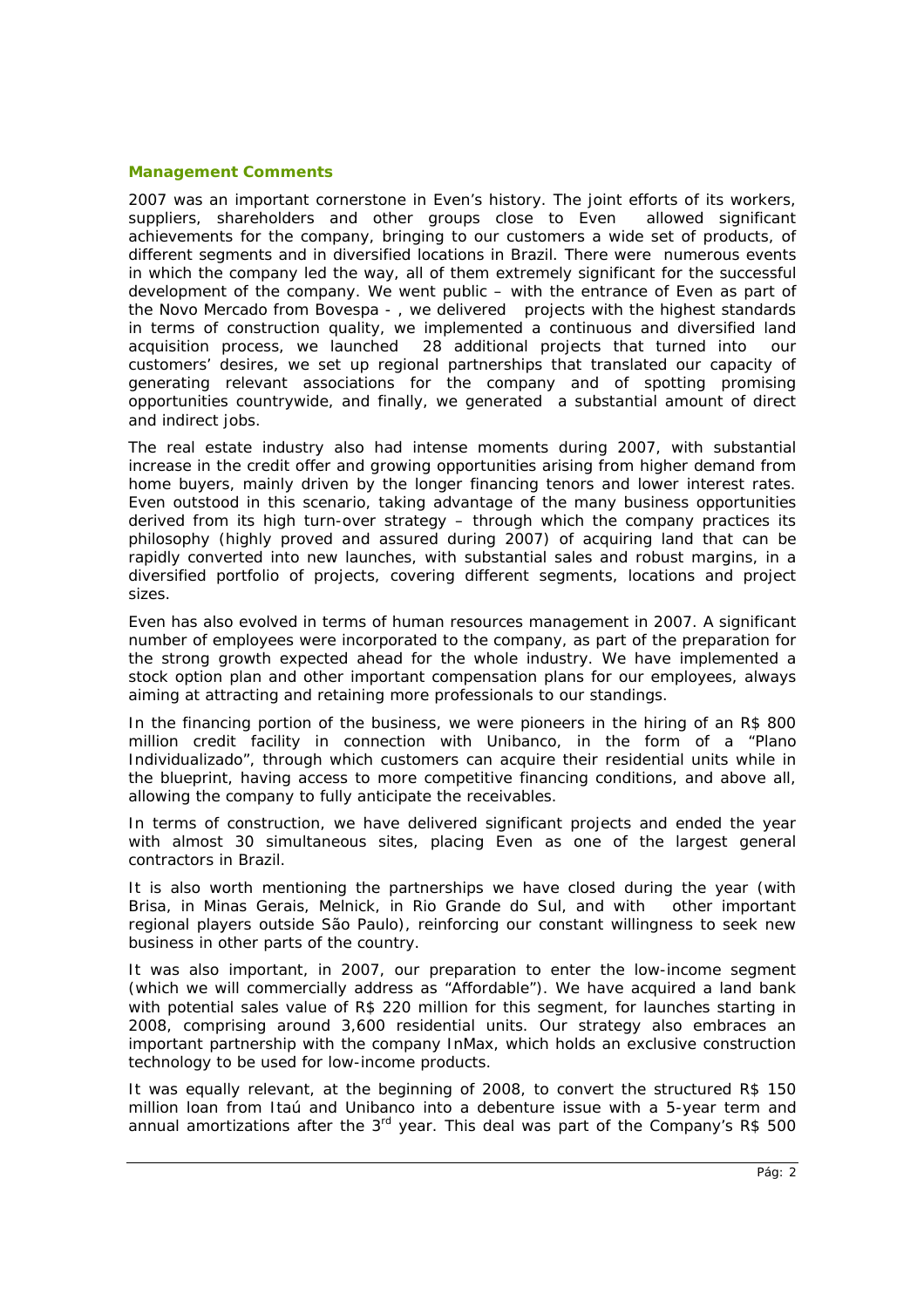million debenture program, which included a further R\$ 100 million tranche coordinated by Banco Votorantim, disbursed at the beginning of 2008.

Finally, it is important to highlight the outstanding results achieved by the company in operational and financial terms, as you may see in the forecoming pages. The business indicators of the company are solid, thorough and show consistent growth. Along with a high-quality funding policy and a conscious usage of funding sources, we have prepared ourselves for an even larger leap in terms of achievements for the next years, reinforcing our vision that Even will keep on being one of the most relevant players in the Brazilian real estate market.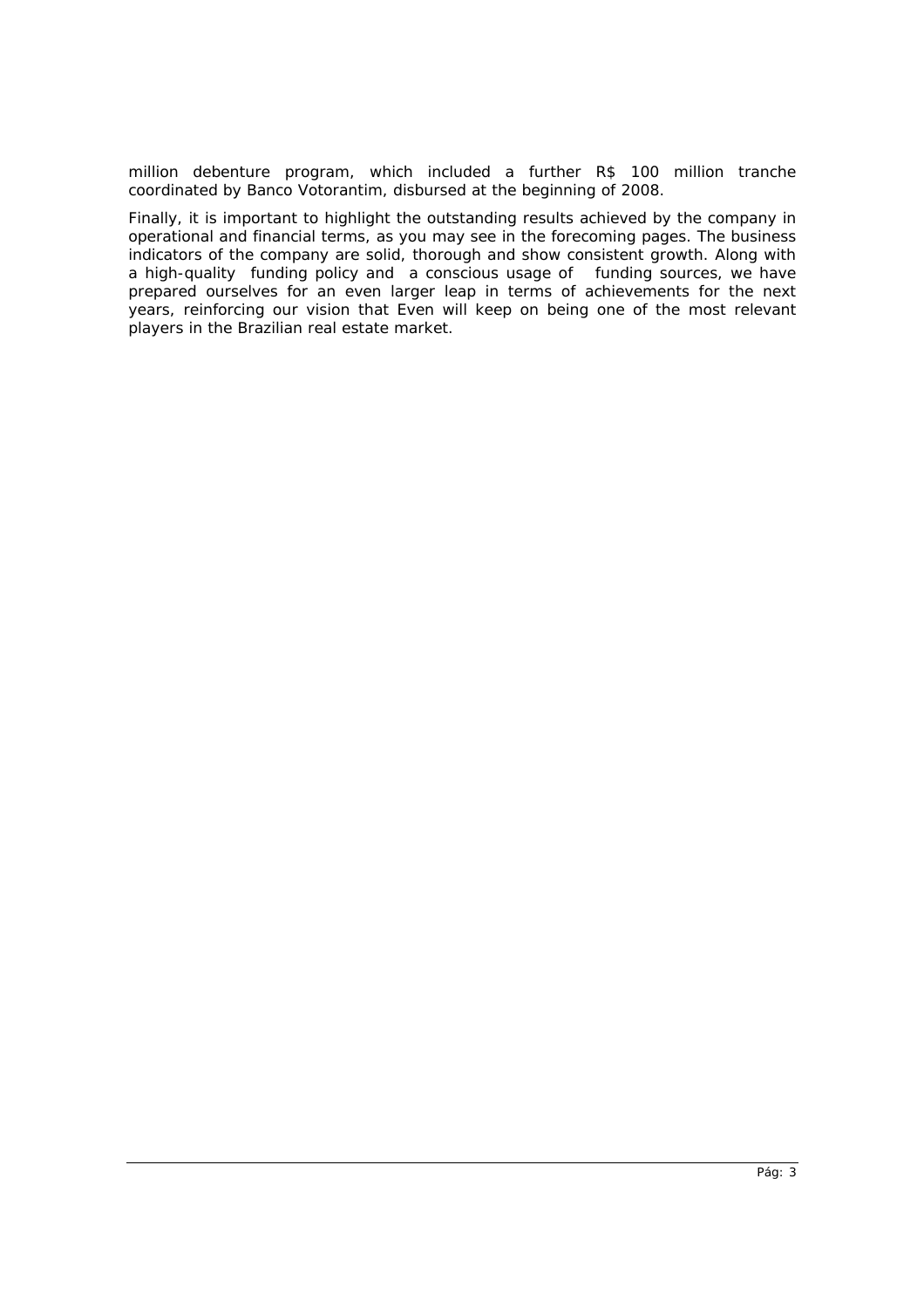



# **Financial and Operating Highlights**

| <b>Financial Info</b>                                       | $4007^{(1)}$ | $4006^{(2)}$ | Var.(%)  | $12M07^{(3)}$ | $12M06^{(4)}$ | Var.(96) |
|-------------------------------------------------------------|--------------|--------------|----------|---------------|---------------|----------|
| Net Revenues                                                | 152,174      | 65,953       | 130.7%   | 428,436       | 205,450       | 108.5%   |
| Gross Profit                                                | 57,735       | 24,055       | 140.0%   | 166,404       | 74,547        | 123.2%   |
| Gross Margin                                                | 37.9%        | 36.5%        | 1,4p,p   | 38.8%         | 36.3%         | 2,5p.p   |
| Adjusted EBITDA <sup>(5)</sup>                              | 26,523       | 7,346        | 261.1%   | 78,081        | 33,200        | 135.2%   |
| EBITDA Margin <sup>(5)</sup>                                | 17.4%        | 11.1%        | 6,3p,p   | 18.2%         | 16.2%         | 2,0p.p   |
| Adjusted Net Income <sup>(5)</sup>                          | 18,618       | 3,429        | 443.0%   | 52,857        | 22,399        | 136.0%   |
| Adjusted Net Margin before Minority Interest <sup>(5)</sup> | 13.9%        | 5.8%         | 8,1pp    | 13.8%         | 13.8%         | 0,0pp    |
| Net Revenues to be Recognized <sup>(6)</sup>                | 675,643      | 255,016      | 164.9%   | 675,643       | 255,016       | 164.9%   |
| Results to be Recognized <sup>(6)</sup>                     | 237,270      | 86,350       | 174.8%   | 237,270       | 86,350        | 174.8%   |
| Margin from results to be Recognized <sup>(6)</sup>         | 35.1%        | 33.9%        | 1,2p,p   | 35.1%         | 33.9%         | 1,2p,p   |
| Working Capital <sup>(7)</sup>                              | 715,707      | 208,824      | 242.7%   | 715,707       | 208,824       | 242.7%   |
| Net Debt <sup>(8)</sup>                                     | (20, 197)    | (66, 793)    | $-69.8%$ | (20, 197)     | (66, 793)     | $-69.8%$ |
| Shareholders' Equity                                        | 654,552      | 123,785      | 428.8%   | 654,552       | 123,785       | 428.8%   |
| <b>Total Assets</b>                                         | 1,105,637    | 415,627      | 166.0%   | 1,105,637     | 415,627       | 166.0%   |

| <b>Launches</b>                      | $4007^{(1)}$ | $4006^{(2)}$ | Var.(96) | $12M07^{(3)}$    | $12M06^{(4)}$ | Var.(96) |
|--------------------------------------|--------------|--------------|----------|------------------|---------------|----------|
| Developments Launched                | 12           |              | 71.4%    | 28               | 11            | 154.5%   |
| PSV of launches $(100\%)^{(9)}$      | 1,100,774    | 485,031      |          | 126.9% 2,055,027 | 744,436       | 176.1%   |
| PSV of launches (% Even)             | 1,100,774    | 343,705      | 220.3%   | 1,846,553        | 523,897       | 252.5%   |
| Even's share on launches             | 100.0%       | 70.9%        | 29,1p.p  | 89.9%            | 70.4%         | 19,5p.p  |
| Number of units launched             | 2,502        | 1,015        | 146.5%   | 4,345            | 1,485         | 192.6%   |
| Usable area of units launched $(m2)$ | 346,283      | 152,821      | 126.6%   | 640,607          | 232,637       | 175.4%   |
| Average launch price $(R$/m2)$       | 3,179        | 3,174        | 0.2%     | 3,208            | 3,200         | 0.2%     |

| <b>Sales</b>                                | $4007^{(1)}$ | $4006^{(2)}$ | Var.(96) | $12M07^{(3)}$   | $12M06^{(4)}$ | Var.(96) |
|---------------------------------------------|--------------|--------------|----------|-----------------|---------------|----------|
| Contracted Pre-Sales (100%) <sup>(10)</sup> | 347,462      | 243,255      |          | 42.8% 1,038,908 | 680,117       | 52.8%    |
| Contracted Pre-Sales (% Even)               | 296,683      | 143,227      | 107.1%   | 790.884         | 338,595       | 133.6%   |
| Even's share on Contracted Pre-Sales        | 85.4%        | 58.9%        | 26,5p.p  | 76.1%           | 49.8%         | 26,3p.p  |
| Number of units sold                        | 903          | 442          | 104.3%   | 2.436           | 1,292         | 88.5%    |
| Usable area of units sold $(m^2)$           | 116,525      | 77,641       | 50.1%    | 338,496         | 223,119       | 51.7%    |
| Average Sale Price (R\$/m <sup>2</sup> )    | 2.982        | 3,133        | -4.8%    | 3.069           | 3.048         | 0.7%     |

(1) Fourth quarter of 2007

(2) Fourth quarter of 2006

(3) From January 2007 to December 2007

<sup>(4)</sup> From January 2006 to December 2006

 $^{(5)}$  See definitions in specific section on Economic and Financial Performance.

(6) Considers the effective PIS and COFINS tax rates for each project as of December 31, 2007.

(7) Sum of current and non-current asset operational accounts deducted from the sum of the current and non-current liabilities

(8) Total debt subtracted from cash and cash equivalents balance.

<sup>(9)</sup> Potential sales value, i.e., result or potential result by the sale of all units of a real estate development, at a pre-determined price during its launch period.

(10) Value of contracts signed with clients, in reference to the sales of launched units or about to be launched (deducted from sales commission).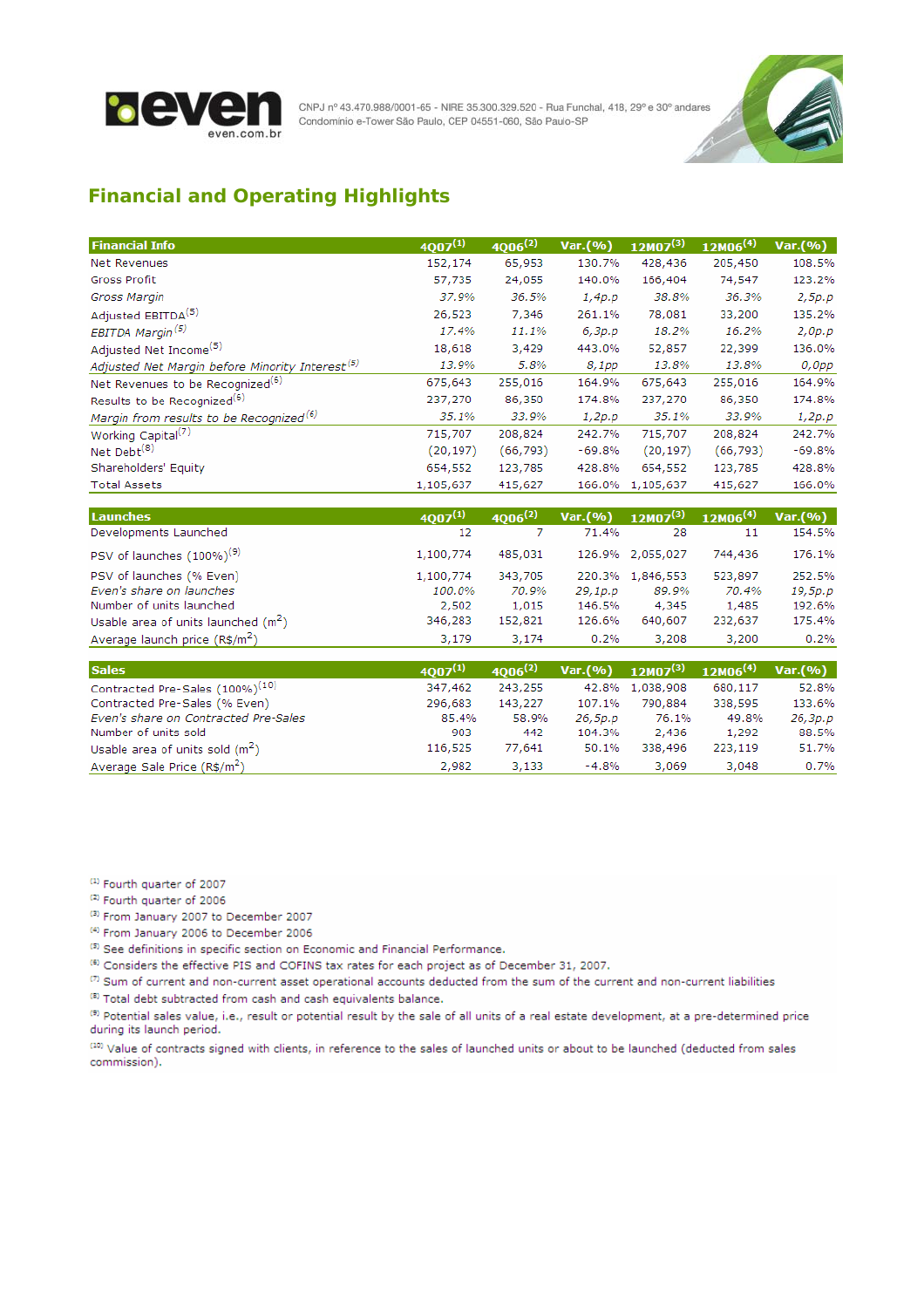



## **Sector Performance**

The Brazilian economy performed exceptionally well in 2007, recording GDP growth of more than 5% fueled by lower interest rates and the growing availability of mortgage loans. The volume financed by the Housing Finance System (SFH) increased by 96.8% over 2006, and the sector began to receive greater backing from the federal government, especially through measures to encourage housing loans for the lower-income groups. In addition, the construction industry created more jobs than any other sector in 2007, according to Sinduscon-SP, the industry association.

The healthy performance of sectors that are major generators of jobs and income, such as the auto and construction industries, in addition to the favorable situation for commodity exports, especially minerals, steel and other metals, also contributed to the year's healthy performance. On the other hand, the growth of the real estate segment has led to a scarcity of qualified labor, as well as construction equipment and inputs, and this is perhaps the most concerning factor regarding the future.

Given high expectations that this positive scenario will continue in the coming years, dollar inflow has been abundant, triggering a 17% annual appreciation of the Real and strong investment growth in Brazil.

On the inflationary front, the global recovery of food prices exerted pressure on the price indices at the end of the year. As a result, the IPCA consumer index closed 2007 very close to the government's 4.5% target, leading the Central Bank to interrupt the downward interest cycle after reducing the SELIC from 13.25% to 11.25% p.a. during the year.

## **Operating Performance**

## Launches

We maintained our launch pace in the last three months, initiating the sales of 12 new projects (nine in São Paulo, one in Rio de Janeiro, one in Belo Horizonte and one in São José dos Campos), reaching a total launched PSV of R\$ 1,100.8 million. The table below shows a breakdown of these launches:

| <b>Building</b>               | <b>Launches</b> | <b>Total PSV</b><br>(R\$ 000) | <b>Usable Area</b><br>(m <sup>2</sup> ) | <b>Units</b> | Even<br><b>Participation</b> |
|-------------------------------|-----------------|-------------------------------|-----------------------------------------|--------------|------------------------------|
| Vida Viva Butantã             | out/07          | 52,690                        | 21,899                                  | 210          | 100.0%                       |
| Vivre Alto da Boa Vista       | nov/07          | 72,269                        | 23,412                                  | 191          | 100.0%                       |
| Monteciello                   | nov/07          | 112,695                       | 25,637                                  | 112          | 100.0%                       |
| Vida Viva São Bernardo        | nov/07          | 78,924                        | 32,540                                  | 312          | 100.0%                       |
| Du Champ                      | dez/07          | 114,813                       | 25,801                                  | 108          | 100.0%                       |
| VV Pq. Santana                | dez/07          | 65,768                        | 23,161                                  | 220          | 100.0%                       |
| Nouveaux Ipiranga             | dez/07          | 70,609                        | 21,766                                  | 148          | 100.0%                       |
| Mooca Terrazza                | dez/07          | 52,364                        | 15,850                                  | 104          | 100.0%                       |
| Mooca Veranda                 | dez/07          | 91,118                        | 25,311                                  | 156          | 100.0%                       |
| Signature                     | dez/07          | 47,049                        | 8,254                                   | 21           | 100.0%                       |
| Grand Club - SJ dos<br>Campos | dez/07          | 205,340                       | 82,944                                  | 480          | 100.0%                       |
| Up Life                       | dez/07          | 137,135                       | 39,708                                  | 440          | 100.0%                       |
|                               |                 | 1,100,774                     | 346,283                                 | 2,502        | 100.0%                       |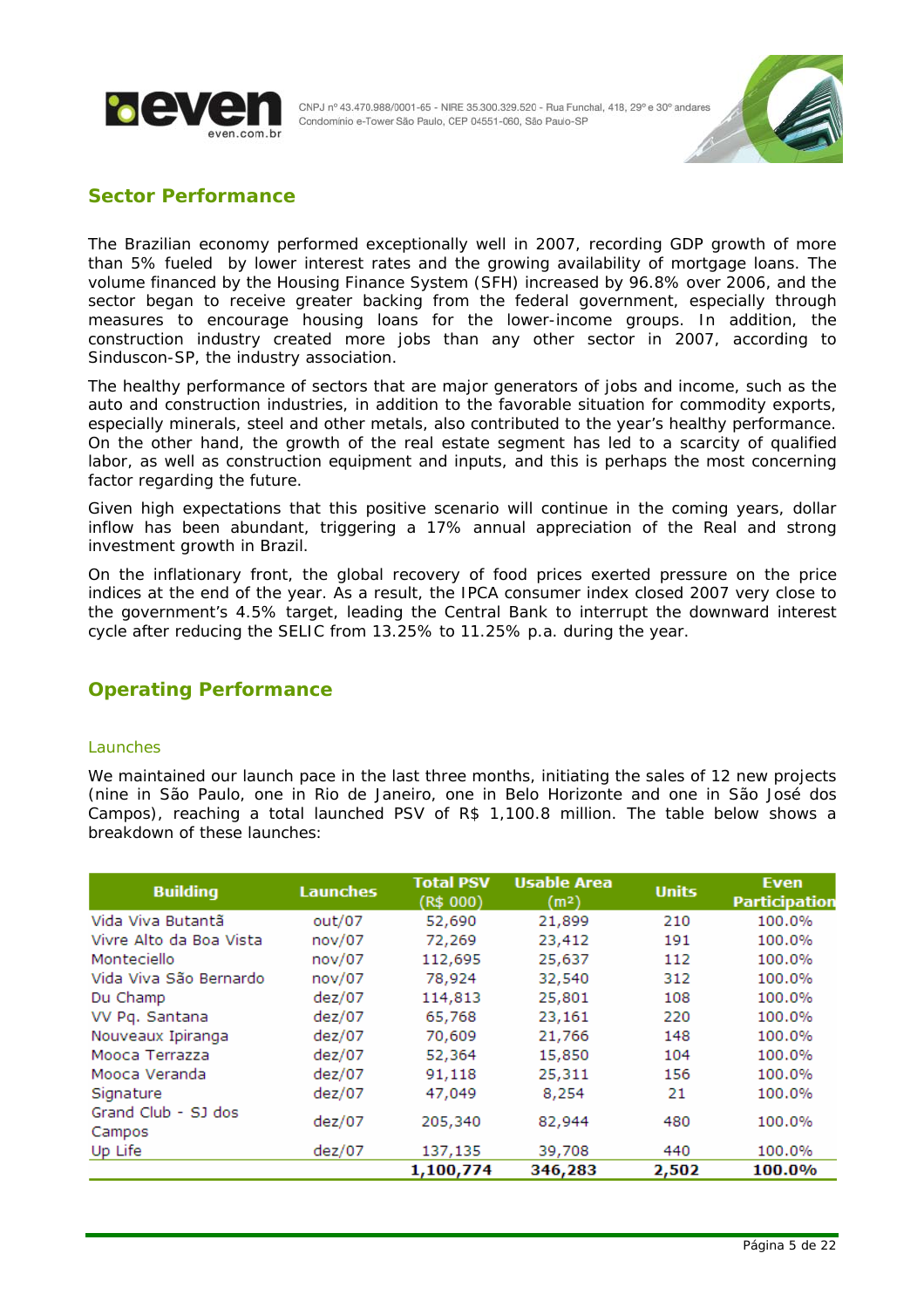



Projects targeting the middle-, upper-middle and upper-income segments accounted for 85.5% of total PSV in the period (83.9% considering the Company's share of the launches only), while 14.5% (16.1% in the case of the Company's share) referred to the emerging segment. The tables below show a breakdown of launches by segment in the 4Q07 and full year of 2007:

| <b>4Q07</b>    |                               |                              |                            |              |  |  |  |  |
|----------------|-------------------------------|------------------------------|----------------------------|--------------|--|--|--|--|
| <b>Segment</b> | <b>Total PSV</b><br>(R\$ 000) | <b>Even PSV</b><br>(R\$ 000) | <b>Usable Area</b><br>(m2) | <b>Units</b> |  |  |  |  |
| Emerging       | 197,382                       | 197,382                      | 77,600                     | 742          |  |  |  |  |
| Middle         | 537,717                       | 537,717                      | 183,680                    | 1,363        |  |  |  |  |
| Upper-Middle   | 91,118                        | 91,118                       | 25,311                     | 156          |  |  |  |  |
| High           | 227,508                       | 227,508                      | 51,438                     | 220          |  |  |  |  |
| Luxury         | 47,049                        | 47,049                       | 8,254                      | 21           |  |  |  |  |
| Total          | 1,100,774                     | 1,100,774                    | 346,283                    | 2,502        |  |  |  |  |

| 12M07          |                               |                              |                            |              |  |  |  |  |  |
|----------------|-------------------------------|------------------------------|----------------------------|--------------|--|--|--|--|--|
| <b>Segment</b> | <b>Total PSV</b><br>(R\$ 000) | <b>Even PSV</b><br>(R\$ 000) | <b>Usable Area</b><br>(m2) | <b>Units</b> |  |  |  |  |  |
| Emerging       | 297,601                       | 297,601                      | 117,416                    | 1,191        |  |  |  |  |  |
| Middle         | 738,588                       | 650,934                      | 262,635                    | 1,882        |  |  |  |  |  |
| Upper-Middle   | 555,859                       | 435,039                      | 161,719                    | 880          |  |  |  |  |  |
| High           | 365,030                       | 365,030                      | 82,798                     | 347          |  |  |  |  |  |
| Luxury         | 97,949                        | 97,949                       | 16,039                     | 45           |  |  |  |  |  |
| <b>Total</b>   | 2,055,027                     | 1,846,553                    | 640,607                    | 4,345        |  |  |  |  |  |

## **Sales**

Contracted sales in the 4Q07 totaled R\$ 347.5 million (R\$ 296.7 million if we consider only the Company's share). This result was due to the Company's differentiated marketing approach, coupled with favorable market conditions. The tables below provide a sales breakdown for the quarter and the year as a whole by product segment: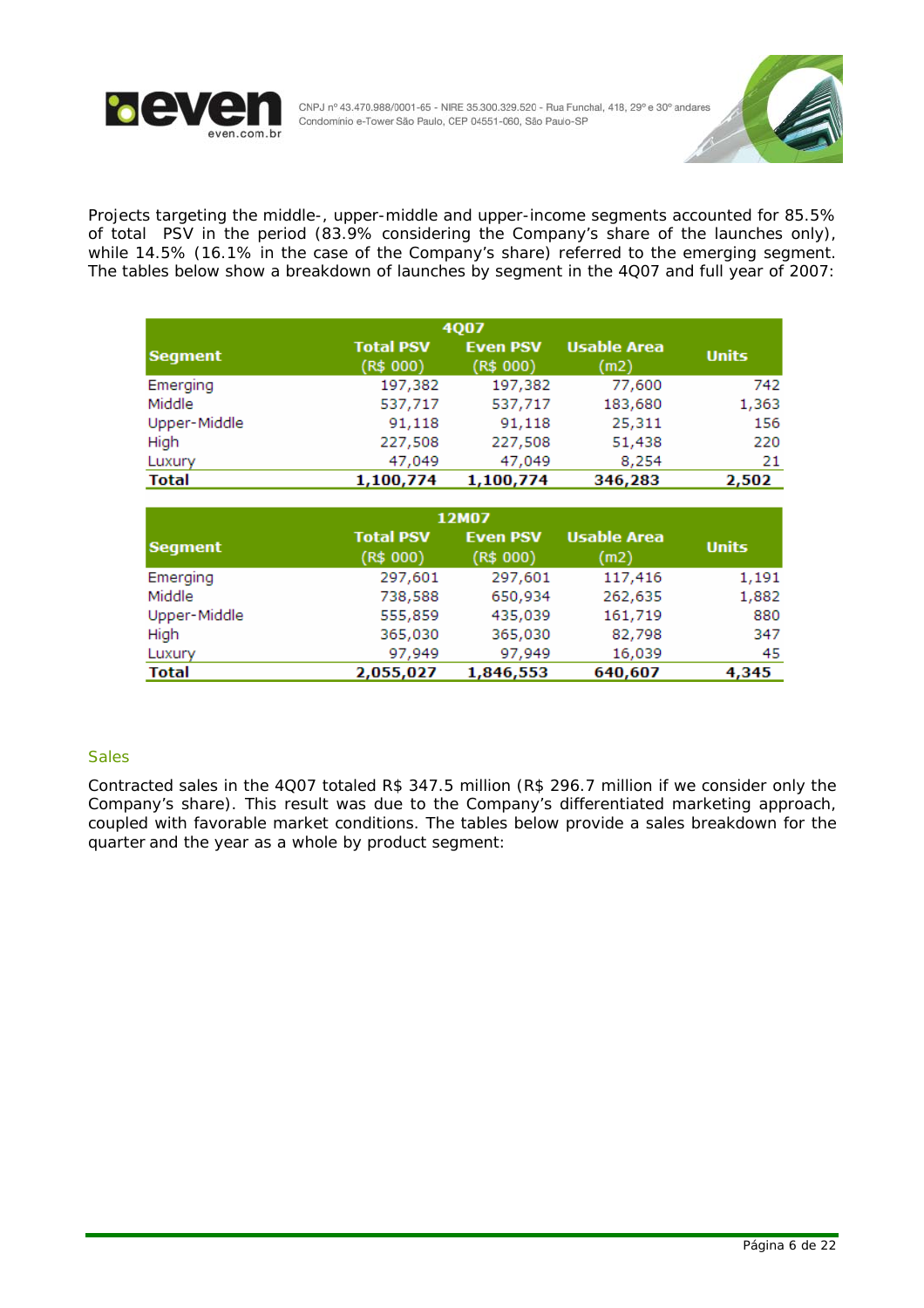



| <b>4007</b>    |                               |                              |                            |              |  |  |  |  |
|----------------|-------------------------------|------------------------------|----------------------------|--------------|--|--|--|--|
| <b>Segment</b> | <b>Total PSV</b><br>(R\$ 000) | <b>Even PSV</b><br>(R\$ 000) | <b>Usable Area</b><br>(m2) | <b>Units</b> |  |  |  |  |
| Emerging       | 48,988                        | 49,157                       | 21,637                     | 226          |  |  |  |  |
| Middle         | 118,241                       | 103,150                      | 47,880                     | 388          |  |  |  |  |
| Upper-Middle   | 78,646                        | 68,573                       | 24,329                     | 176          |  |  |  |  |
| High           | 66,571                        | 64,192                       | 17,285                     | 92           |  |  |  |  |
| Luxury         | 35,016                        | 11,611                       | 5,394                      | 21           |  |  |  |  |
| <b>Total</b>   | 347,462                       | 296,683                      | 116,525                    | 903          |  |  |  |  |

| 12M07          |                               |                              |                            |              |  |  |  |  |  |
|----------------|-------------------------------|------------------------------|----------------------------|--------------|--|--|--|--|--|
| <b>Segment</b> | <b>Total PSV</b><br>(R\$ 000) | <b>Even PSV</b><br>(R\$ 000) | <b>Usable Area</b><br>(m2) | <b>Units</b> |  |  |  |  |  |
| Emerging       | 126,699                       | 126,318                      | 53,176                     | 584          |  |  |  |  |  |
| Middle         | 225,152                       | 177,008                      | 89,912                     | 771          |  |  |  |  |  |
| Upper-Middle   | 416,019                       | 323,372                      | 131,742                    | 806          |  |  |  |  |  |
| High           | 160,907                       | 126,409                      | 41,660                     | 198          |  |  |  |  |  |
| Luxury         | 110,131                       | 37,777                       | 22,006                     | 77           |  |  |  |  |  |
| <b>Total</b>   | 1,038,908                     | 790,884                      | 338,496                    | 2,436        |  |  |  |  |  |

The table below shows the sales breakdown per launch year:

| <b>4Q07</b>    |                               |                              |                            |              |  |  |  |  |
|----------------|-------------------------------|------------------------------|----------------------------|--------------|--|--|--|--|
| Year of Launch | <b>Total PSV</b><br>(R\$ 000) | <b>Even PSV</b><br>(R\$ 000) | <b>Usable Area</b><br>(m2) | <b>Units</b> |  |  |  |  |
| Up to 2004     | 6,031                         | 1,926                        | 1,322                      | 10           |  |  |  |  |
| 2005           | 29,899                        | 8,397                        | 4,874                      | 29           |  |  |  |  |
| 2006           | 22,964                        | 15,260                       | 8,086                      | 64           |  |  |  |  |
| 2007           | 288,568                       | 271,100                      | 102,243                    | 800          |  |  |  |  |
| <b>Total</b>   | 347,462                       | 296,683                      | 116,525                    | 903          |  |  |  |  |

| 12M07          |                               |                              |                            |              |  |  |  |  |
|----------------|-------------------------------|------------------------------|----------------------------|--------------|--|--|--|--|
| Year of Launch | <b>Total PSV</b><br>(R\$ 000) | <b>Even PSV</b><br>(R\$ 000) | <b>Usable Area</b><br>(m2) | <b>Units</b> |  |  |  |  |
| Up to 2004     | 41,183                        | 11,491                       | 10,064                     | 58           |  |  |  |  |
| 2005           | 98,041                        | 33,015                       | 21,012                     | 137          |  |  |  |  |
| 2006           | 292,106                       | 219,560                      | 95,865                     | 682          |  |  |  |  |
| 2007           | 607,578                       | 526,818                      | 211,555                    | 1,559        |  |  |  |  |
| <b>Total</b>   | 1,038,908                     | 790,884                      | 338,496                    | 2,436        |  |  |  |  |

Sales totaled R\$ 1,038.9 million in 2007. Even's share was R\$ 790.9 million, 133.6% over its 2006 figure of R\$ 338.6 million.

At year-end, the PSV of our inventories stood at R\$ 1,534.5 million (R\$1,351.9 million if we consider only Even's share). The participations used in the consolidation of Even's PSV were identical to those used to determine the consolidated percentage of completion and deferred inventory costs. The table below provides the sales breakdown for the quarter per product segment and launch year: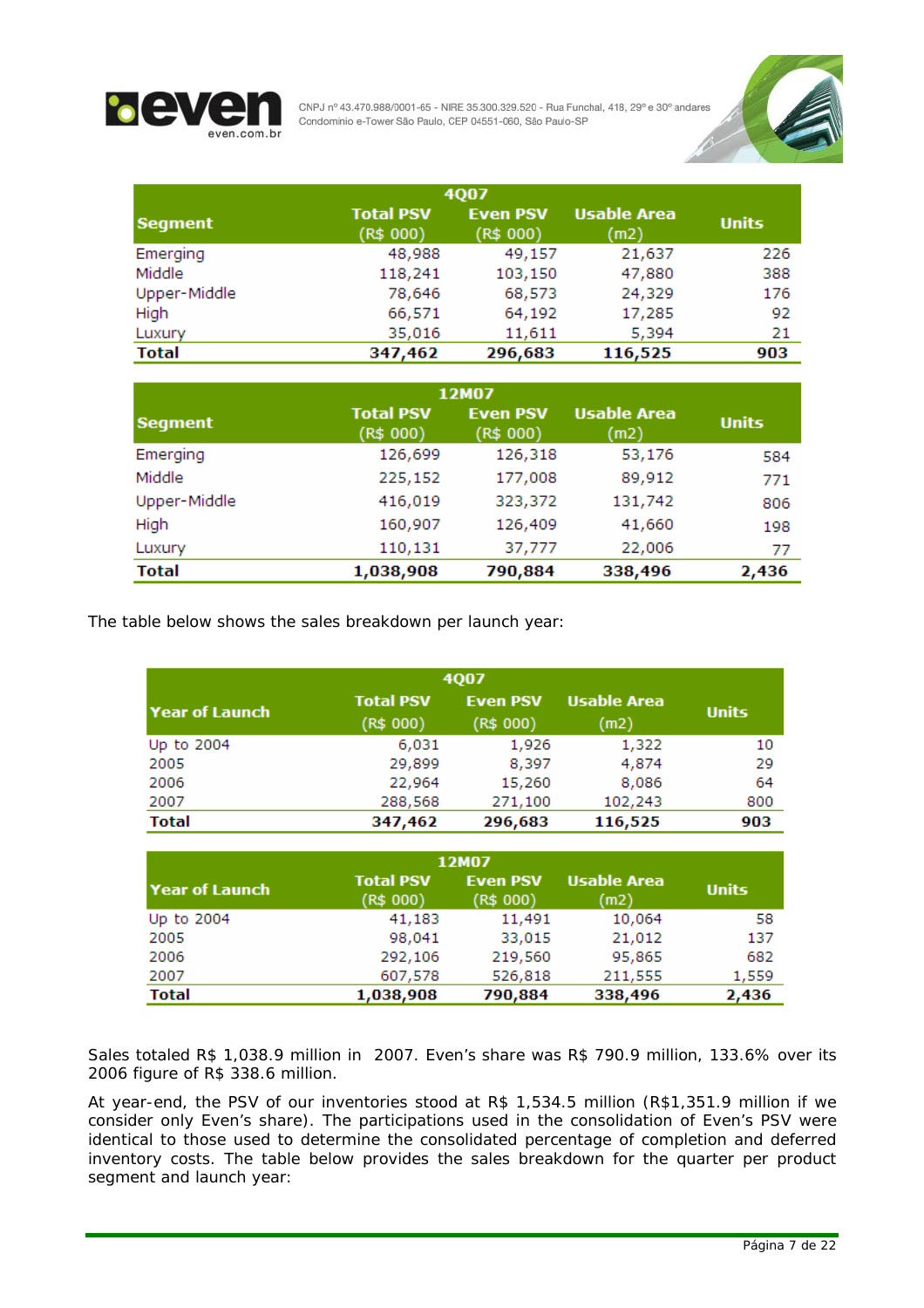



| <b>Potential Sales Value</b> | <b>Total PSV</b> | <b>Even's PSV</b> | <b>Units</b> |
|------------------------------|------------------|-------------------|--------------|
| Up to 2004                   | 41,989           | 8,645             | 51           |
| 2005                         | 19,228           | 9,675             | 83           |
| 2006                         | 128,055          | 106,574           | 269          |
| 2007                         | 1,345,237        | 1,226,981         | 2,866        |
| <b>Total</b>                 | 1,534,509        | 1,351,875         | 3,269        |

Units to be sold indicate a potential gross margin of 35.1%, assuming, in addition to the total cost of units in our inventory, an average sales rate of 3.2% paid to the real estate brokerage company, and the consolidated PIS and COFINS tax rates on each project on December 31 2007.

## Land Bank

The land bank totaled 998,360 m<sup>2</sup> at year-end, with a real estate PSV of approximately R\$5.4 billion (R\$4.0 billion considering Even's share only). In the 4Q07 we maintained our policy of acquiring sites that allow us to reach a high sales pace and with low concentration in terms of segment, location and project size. These sites have the potential to launch 63 projects within the next 48 months. The table below shows the Company's land bank by project on March 3, 2008:

|                             |                                | <b>Areas</b> |                   |              | <b>Expected PSV</b> |             |
|-----------------------------|--------------------------------|--------------|-------------------|--------------|---------------------|-------------|
| <b>Building</b>             | <b>Purchase</b><br><b>Date</b> |              | (m <sup>2</sup> ) | <b>Units</b> | (R\$ 000)           |             |
|                             |                                | <b>Site</b>  | <b>Usable</b>     |              | <b>Total</b>        | <b>Even</b> |
| Arruda Alvim                | Mar-08                         | 3,162        | 7,320             | 95           | 39,680              | 39,680      |
| Assungui                    | Aug-07                         | 3,028        | 16,381            | 112          | 53,450              | 53,450      |
| Atrium 1                    | Jul-07                         | 5,000        | 10,368            | 15           | 39,746              | 33,784      |
| AV da Ligação               | Jul-07                         | 15,167       | 31,893            | 156          | 121,195             | 103,015     |
| AV da Ligação               | Jul-07                         | 15,167       | 31,893            | 156          | 121,195             | 103,015     |
| AV da Ligação               | Jul-07                         | 15,167       | 31,893            | 156          | 121,195             | 103,015     |
| Betânia                     | Mar-08                         | 13,819       | 20,818            | 237          | 38,037              | 32,331      |
| Cinecittá (Rua da Mata)     | Jul-07                         | 12,500       | 25,272            | 192          | 101,088             | 85,925      |
| Club Park Barra (1th phase) | Nov-06                         | 21,758       | 34,171            | 410          | 103,539             | 93,185      |
| Club Park Barra (2sd phase) | Nov-06                         | 5,000        | 15,684            | 410          | 103,539             | 93,185      |
| Colinas Morumbi (2sd phase) | Jan-07                         | 45,192       | 45,709            | 286          | 127,118             | 38,135      |
| Colinas Morumbi (3rd phase) | Jan-07                         | 21,612       | 21,860            | 168          | 62,616              | 18,785      |
| Coliseu                     | Jan-08                         | 9,319        | 27,325            | 215          | 97,576              | 97,576      |
| Corporate Nações            | Dec-06                         | 7,048        | 24,552            | 25           | 147,312             | 147,312     |
| Double (Gabrielle 2)        | Jul-07                         | 3,103        | 15,727            | 52           | 73,916              | 73,916      |
| Eiras Garcia                | Dec-06                         | 5,000        | 15,684            | 132          | 42,669              | 42,669      |
| E-Office Design (Berrini)   | Apr-07                         | 3,285        | 13,273            | 276          | 74,845              | 37,423      |
| <b>EPO</b>                  | $Jul-07$                       | 9,000        | 19,017            | 160          | 84,637              | 71,941      |
| Filipinas                   | Aug-07                         | 3,850        | 14,390            | 50           | 57,559              | 57,559      |
| Gastão Vidigal              | Aug-07                         | 13,524       | 41,271            | 466          | 155,006             | 77,503      |
| Genesis                     | Oct-07                         | 68,000       | 234,939           | 309          | 95,680              | 23,920      |

Continues on the next page.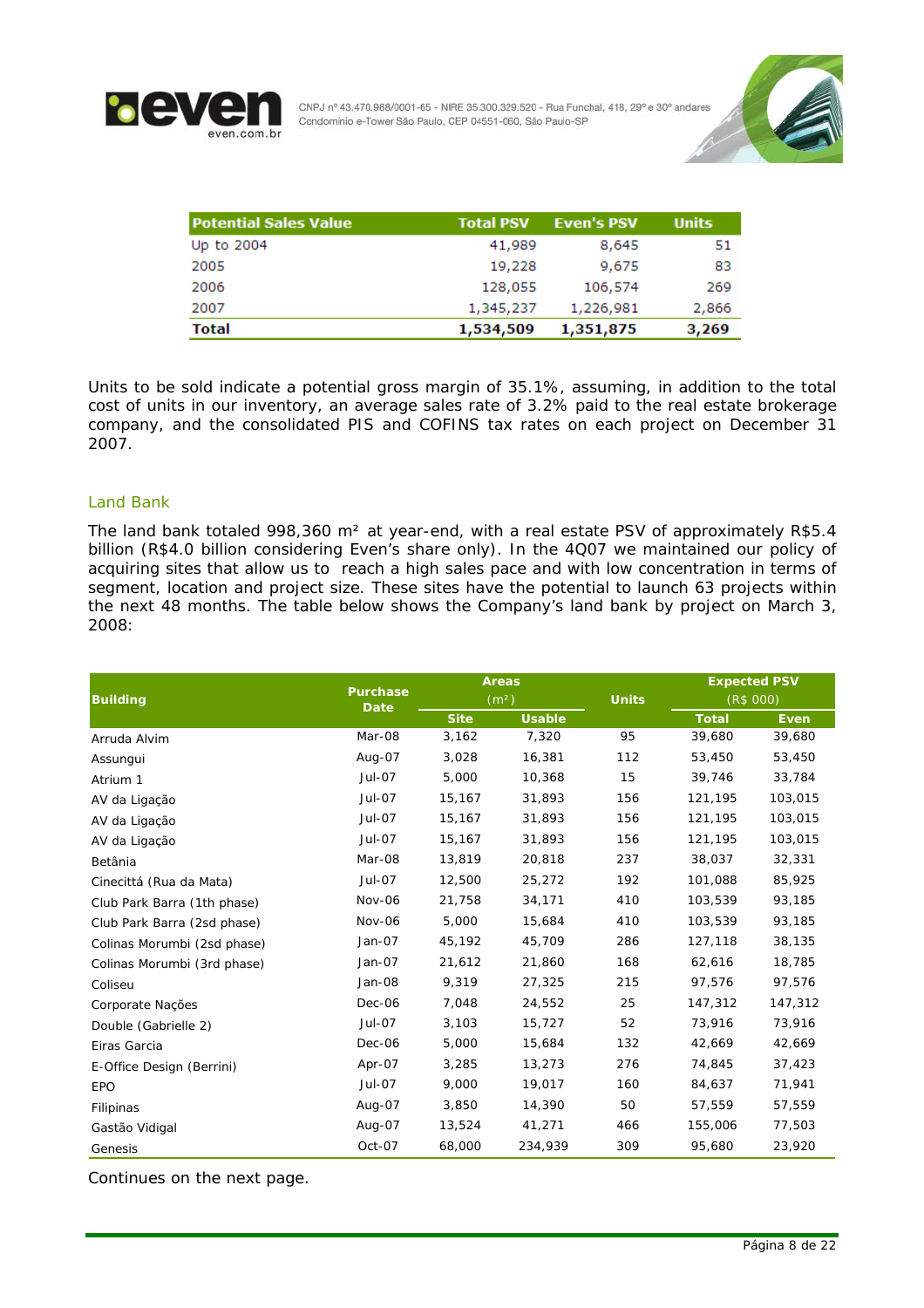



|                                    |                                |             | <b>Areas</b>      |              | <b>Expected PSV</b> |                     |  |
|------------------------------------|--------------------------------|-------------|-------------------|--------------|---------------------|---------------------|--|
| <b>Building</b>                    | <b>Purchase</b><br><b>Date</b> |             | (m <sup>2</sup> ) | <b>Units</b> | (R\$ 000)           |                     |  |
|                                    |                                | <b>Site</b> | <b>Usable</b>     |              | <b>Total</b>        | <b>Even</b>         |  |
| Genesis II                         | out/07                         | 68,000      | 234,939           | 309          | 118,541             | 29,635              |  |
| Green                              | jul/07                         | 21,765      | 38,296            | 190          | 155,219             | 77,610              |  |
| Honoré                             | out/07                         | 1,360       | 3,526             | 14           | 15,877              | 7,939               |  |
| Icon (Atrium 2)                    | jul/07                         | 9,916       | 20,916            | 436          | 98,305              | 83,560              |  |
| Jamel Cecilio (Comercial)          | nov/06                         | 2,708       | 13,263            | 324          | 45,093              | 22,546              |  |
| Jamel Cecilio (Residencial)        | nov/06                         | 6,244       | 30,580            | 224          | 87,154              | 43,577              |  |
| Le Parc II                         | jul/07                         | 2,269       | 12,169            | 60           | 40,158              | 40,158              |  |
| Lima e Silva                       | out/07                         | 4,473       | 14,345            | 208          | 45,272              | 45,272              |  |
| Luis dos Santos Cabral             | jul/07                         | 2,883       | 11,190            | 28           | 63,783              | 63,783              |  |
| Milton Campos (Vila Castela II)    | jul/07                         | 8,000       | 33,280            | 192          | 130,740             | 104,592             |  |
| Montemagno                         | fev/07                         | 7,634       | 24,168            | 216          | 76,687              | 76,687              |  |
| Monterosso (Nova Lima II)          | mi/07                          | 12,405      | 13,027            | 64           | 43,059              | 43,059              |  |
| Office Guarulhos                   | fev/07                         | 3,681       | 16,692            | 352          | 63,430              | 31,715              |  |
| Office Nações                      | dez/06                         | 4,570       | 16,660            | 307          | 78,302              | 78,302              |  |
| Paulistano 1a fase (Colinas)       | jan/07                         | 88,818      | 89,836            | 629          | 242,557             | 72,767              |  |
| Plaza Mayor Ipiranga               | set/06                         | 25,000      | 71,890            | 390          | 240,831             | 240,831             |  |
| Popular Vila Prudente              | mar/07                         | 8,643       | 12,821            | 211          | 30,130              | 30,130              |  |
| Popular Guarulhos                  | ago/07                         | 12,852      | 20,460            | 354          | 39,897              | 33,912              |  |
| Popular Parque São Lucas           | mar/08                         | 5,132       | 7,956             | 139          | 16,827              | 14,303              |  |
| Popular Taubaté                    | out/07                         | 10,028      | 16,036            | 304          | 27,261              | 23,172              |  |
| Prefeitura (Vila Castela III)      | out/07                         | 5,500       | 12,160            | 50           | 48,640              | 41,344              |  |
| Riverside Plaza (1th phase)        | dez/05                         | 7,148       | 25,416            | 14           | 120,727             | 60,363              |  |
| Riverside Plaza (2sd phase)        | dez/05                         | 5,000       | 10,368            | 15           | 39,746              | 19,873              |  |
| Roseira III                        | dez/07                         | 67,876      | 45,811            | 787          | 90,278              | 28,438              |  |
| Saturnino I                        | mar/08                         | 13,641      | 21,264            | 220          | 63,100              | 31,550              |  |
| Saturnino II                       | mar/08                         | 14,359      | 22,810            | 360          | 68,829              | 34,415              |  |
| Sophistic (Campo Belo II)          | mai/07                         | 6,282       | 32,790            | 81           | 162,116             | 162,116             |  |
| Sorocaba 2                         | nov/07                         | 12,760      | 36,115            | 304          | 90,288              | 90,288              |  |
| Tabajaras                          | out/07                         | 4,300       | 16,692            | 144          | 54,249              | 54,249              |  |
| Teixeira Soares                    | out/07                         | 5,516       | 5,464             | 14           | 25,772              | 12,886              |  |
| Vale do Sereno                     | mar/08                         | 41,000      | 91,640            | 588          | 293,601             | 249,561             |  |
| Vida Viva Água Rasa                | set/07                         | 3,160       | 9,856             | 96           | 29,568              | 29,568              |  |
| Vida Viva Atlântica                | fev/08                         | 4,573       | 16,208            | 172          | 44,167              | 44,167              |  |
| Vida Viva Golfe Clube              | ago/07                         | 3,963       | 11,546            | 112          | 35,364              | 35,364              |  |
| Vida Viva Guarulhos                | fev/07                         | 7,179       | 32,556            | 342          | 84,646              | 42,323              |  |
| Vida Viva Santo André I            | jun/07                         | 8,487       | 26,611            | 347          | 103,164             | 103,164             |  |
| Vida Viva Santo André II           | jun/07                         | 8,487       | 26,611            | 347          | 103,164             | 103,164             |  |
| Vida Viva Vila Guilherme (Taquara) | out/07                         | 4,330       | 11,400            | 120          | 31,125              | 31,125              |  |
| Weekend (Motel)                    | mai/07                         | 14,304      | 22,079            | 336          | 56,723              | 56,723              |  |
| <b>Total Amount</b>                |                                | 998,360     | 2,027,720         | 15,450       |                     | 5,415,317 4,047,204 |  |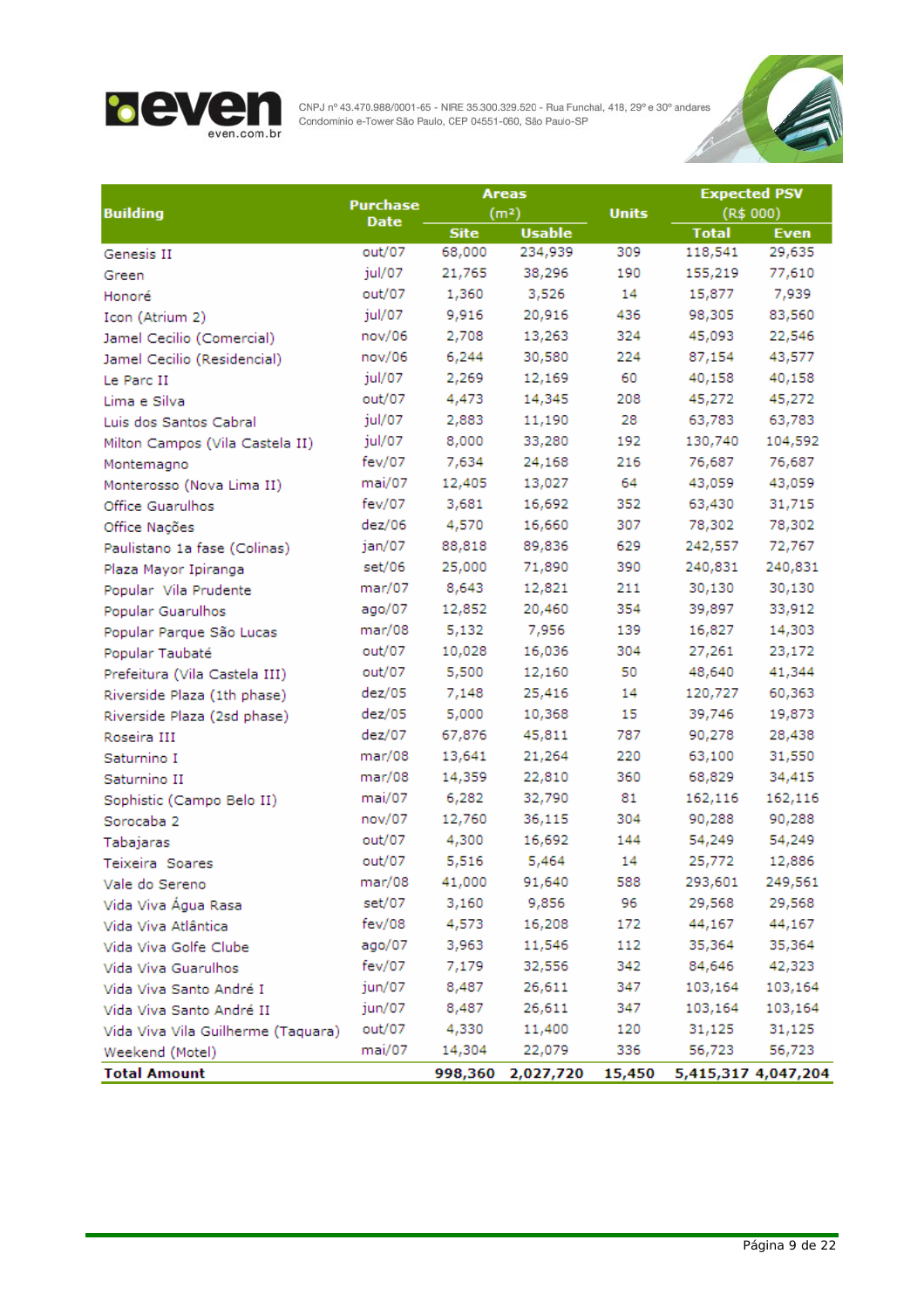



The tables below provide a breakdown of the sites per market segment and location:

| <b>Segment</b>     | # of            | Areas (m2)  |               | <b>Units</b> | <b>Estimated PSV (R\$ 000)</b> |             |  |
|--------------------|-----------------|-------------|---------------|--------------|--------------------------------|-------------|--|
|                    | <b>launches</b> | <b>Site</b> | <b>Usable</b> |              | <b>Total</b>                   | <b>Even</b> |  |
| Popular            | 4               | 99,399      | 95,128        | 1,656        | 187,566                        | 115,652     |  |
| Emerging           | 5               | 32,936      | 87,437        | 1,006        | 237,426                        | 195,103     |  |
| Middle             | 9               | 161,427     | 333,272       | 2,383        | 1,009,131                      | 795,764     |  |
| High-Middle        | 6               | 57,051      | 133,139       | 1,038        | 526,443                        | 387,667     |  |
| High               | 4               | 31,601      | 79,603        | 320          | 350,477                        | 272,868     |  |
| Luxury             | 2               | 18,687      | 45,817        | 145          | 205,175                        | 205,175     |  |
| Commercial         | 4               | 19,590      | 64,144        | 1,388        | 281,673                        | 175,244     |  |
| Lots               | 1               | 68,000      | 234,939       | 309          | 95,680                         | 23,920      |  |
| <b>Total 2008</b>  | 35              | 488,691     | 1,073,479     | 8,245        | 2,893,571                      | 2,171,393   |  |
| Popular            | $\overline{2}$  | 18,951      | 28,774        | 376          | 54,864                         | 46,634      |  |
| Emerging           | 5               | 49,547      | 113,504       | 1,446        | 382,424                        | 316,460     |  |
| Middle             | 8               | 161,641     | 288,188       | 2,513        | 920,946                        | 723,384     |  |
| Upper-Middle       | 3               | 38,334      | 97,066        | 504          | 373,130                        | 310,622     |  |
| High               | 1               | 5,516       | 5,464         | 14           | 25,772                         | 12,886      |  |
| Luxury             |                 |             |               |              |                                |             |  |
| Commercial         | 6               | 31,928      | 94,684        | 471          | 465,513                        | 379,314     |  |
| Lots               | 1               | 68,000      | 234,939       | 309          | 118,541                        | 29,635      |  |
| <b>Total 2009</b>  | 26              | 373,917     | 862,619       | 5,632        | 2,341,190                      | 1,818,935   |  |
| Popular            | 1               | 67,876      | 45,811        | 787          | 90,278                         | 28,438      |  |
| Emerging           |                 |             |               |              |                                |             |  |
| Middle             |                 |             |               |              |                                |             |  |
| Upper-Middle       |                 |             |               |              |                                |             |  |
| High               |                 |             |               |              |                                |             |  |
| Luxury             |                 |             |               |              |                                |             |  |
| Commercial<br>Lots |                 |             |               |              |                                |             |  |
| <b>Total 2010</b>  | 1               | 67,876      | 45,811        | 787          | 90,278                         | 28,438      |  |
| Popular            | 1               | 67,876      | 45,811        | 787          | 90,278                         | 28,438      |  |
| Emerging           |                 |             |               |              |                                |             |  |
| Middle             |                 |             |               |              |                                |             |  |
| Upper-Middle       |                 |             |               |              |                                |             |  |
| High               |                 |             |               |              |                                |             |  |
| Luxury             |                 |             |               |              |                                |             |  |
| Commercial         |                 |             |               |              |                                |             |  |
| Lots               |                 |             |               |              |                                |             |  |
| <b>Total 2011</b>  | щ               | 67,876      | 45,811        | 787          | 90,278                         | 28,438      |  |
| Popular            | 8               | 254,102     | 215,524       | 3,605        | 422,985                        | 219,161     |  |
| Emerging           | 10              | 82,483      | 200,941       | 2,452        | 619,850                        | 511,563     |  |
| Middle             | 17              | 323,068     | 621,460       | 4,896        | 1,930,077                      | 1,519,148   |  |
| High-Middle        | 9               | 95,385      | 230,205       | 1,542        | 899,573                        | 698,289     |  |
| High               | 5               | 37,117      | 85,067        | 334          | 376,249                        | 285,754     |  |
| Luxury             | 2               | 18,687      | 45,817        | 145          | 205,175                        | 205,175     |  |
| Commercial         | 10              | 51,518      | 158,828       | 1,859        | 747,186                        | 554,558     |  |
| Lots               | 2               | 136,000     | 469,878       | 618          | 214,221                        | 53,555      |  |
| <b>Total</b>       | 63              | 998.360     | 2.027.720     | 15.450       | 5.415.317                      | 4.047.204   |  |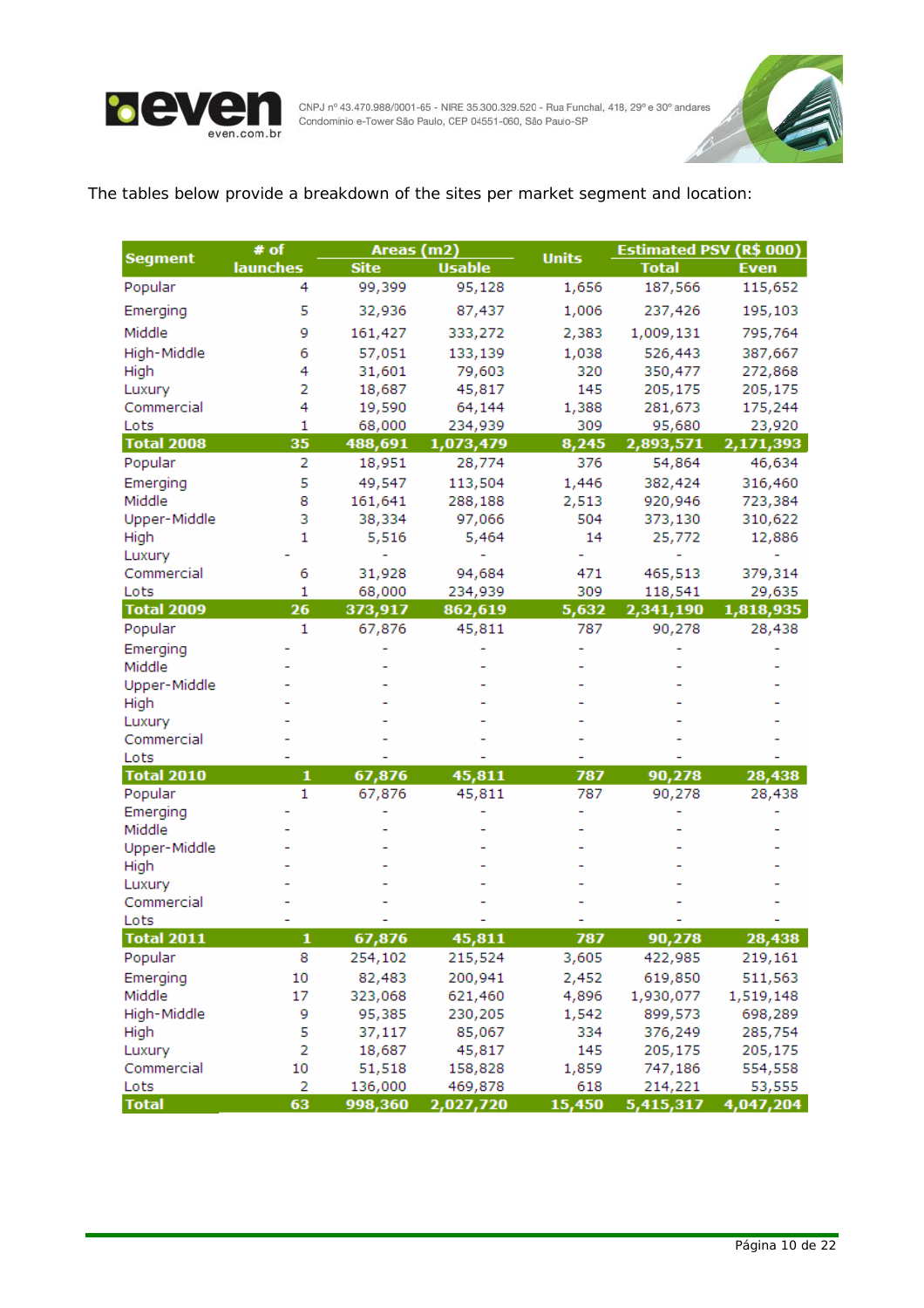



| <b>Market</b>                             | # of                     | Areas (m2)        |                   | <b>Units</b> | <b>Estimated PSV (R\$</b> |                     |  |
|-------------------------------------------|--------------------------|-------------------|-------------------|--------------|---------------------------|---------------------|--|
|                                           | <b>launches</b>          | <b>Site</b>       | <b>Usable</b>     |              | Total                     | Even                |  |
| São Paulo Metro Area                      | 19                       | 225,176           | 520,150           | 4,431        | 1,737,932                 | 1,373,194           |  |
| São Paulo Countryside                     | 2                        | 77,904            | 61,847            | 1,091        | 117,539                   | 51,610              |  |
| Rio de Janeiro                            | 2                        | 36,069            | 60,375            | 526          | 211,942                   | 134,333             |  |
| Goiás                                     | 3                        | 11,221            | 56,012            | 608          | 172,405                   | 106,281             |  |
| Minas Gerais                              | 6                        | 64,488            | 122,285           | 1,058        | 496,924                   | 428,844             |  |
| Northeast                                 | ۰                        |                   |                   |              |                           |                     |  |
| South                                     | 3                        | 73,833            | 252,810           | 531          | 156,829                   | 77,131              |  |
| <b>Total 2008</b>                         | 35                       | 488,691           | 1,073,479         | 8,245        | 2,893,571                 | 2,171,393           |  |
| São Paulo Metro Area                      | 12                       | 125,411           | 244,955           | 2,047        | 925,492                   | 709,917             |  |
| São Paulo Countryside                     | 1                        | 12,760            | 36,115            | 304          | 90,288                    | 90,288              |  |
| Rio de Janeiro                            | 2                        | 26,758            | 49,855            | 820          | 207,078                   | 186,370             |  |
| Goiás                                     | $\overline{\phantom{0}}$ |                   |                   |              |                           |                     |  |
| Minas Gerais                              | 6                        | 98,153            | 219,892           | 1,344        | 744,514                   | 626,298             |  |
| Northeast                                 | 1                        | 9,319             | 27,325            | 215          | 97,576                    | 97,576              |  |
| South                                     | 4                        | 101,516           | 284,477           | 903          | 276,242                   | 108,486             |  |
| <b>Total 2009</b>                         | 26                       | 373,917           | 862,619           | 5,632        | 2,341,190                 | 1,818,935           |  |
| São Paulo Metro Area                      | $\blacksquare$           |                   |                   |              |                           |                     |  |
| São Paulo Countryside                     | 1                        | 67,876            | 45,811            | 787          | 90,278                    | 28,438              |  |
| Rio de Janeiro                            |                          |                   |                   |              |                           |                     |  |
| Goiás                                     |                          |                   |                   |              |                           |                     |  |
| Minas Gerais                              |                          |                   |                   |              |                           |                     |  |
| Northeast                                 |                          |                   |                   |              |                           |                     |  |
| South                                     |                          |                   |                   |              |                           |                     |  |
| <b>Total 2010</b>                         | 1                        | 67,876            | 45,811            | 787          | 90,278                    | 28,438              |  |
| São Paulo Metro Area                      | ÷                        |                   |                   |              |                           |                     |  |
| São Paulo Countryside                     | 1                        | 67,876            | 45,811            | 787          | 90,278                    | 28,438              |  |
| Rio de Janeiro                            |                          |                   |                   |              |                           |                     |  |
| Goiás                                     |                          |                   |                   |              |                           |                     |  |
| Minas Gerais                              |                          |                   |                   |              |                           |                     |  |
| Northeast                                 |                          |                   |                   |              |                           |                     |  |
| South                                     | 1                        |                   |                   |              |                           |                     |  |
| <b>Total 2011</b><br>São Paulo Metro Area | 31                       | 67,876<br>350,587 | 45,811<br>765,105 | 787<br>6,478 | 90,278<br>2,663,424       | 28,438<br>2,083,111 |  |
| São Paulo Countryside                     | 5                        | 226,416           | 189,584           | 2,969        | 388,383                   | 198,774             |  |
| Rio de Janeiro                            | 4                        | 62,827            | 110,230           | 1,346        | 419,020                   | 320,703             |  |
| Goiás                                     | з                        | 11,221            | 56,012            | 608          | 172,405                   | 106,281             |  |
| Minas Gerais                              | 12                       | 162,641           | 342,177           | 2,402        | 1,241,438                 | 1,055,142           |  |
| Northeast                                 | 1                        | 9,319             | 27,325            | 215          | 97,576                    | 97,576              |  |
| South                                     | 7                        | 175,349           | 537,287           | 1,434        | 433,071                   | 185,617             |  |
| <b>Total</b>                              | 63                       | 998,360           | 2,027,720         | 15,450       | 5,415,317                 | 4,047,204           |  |

## **Financial Performance**

## Revenues from Sales and Services

In the 4Q07, gross revenues from sales and services reached R\$ 159.2 million, representing an increase of R\$ 90.1 million (130.4%) over the same period last year. This upturn resulted from an increase in real estate development and resale revenue, which totaled R\$ 151.8 million, R\$ 87.0 million (134.3%) up on the 4Q06. New sales during the quarter accounted for R\$ 85.5 million (56.3%) of the period's development revenues. The result was also affected by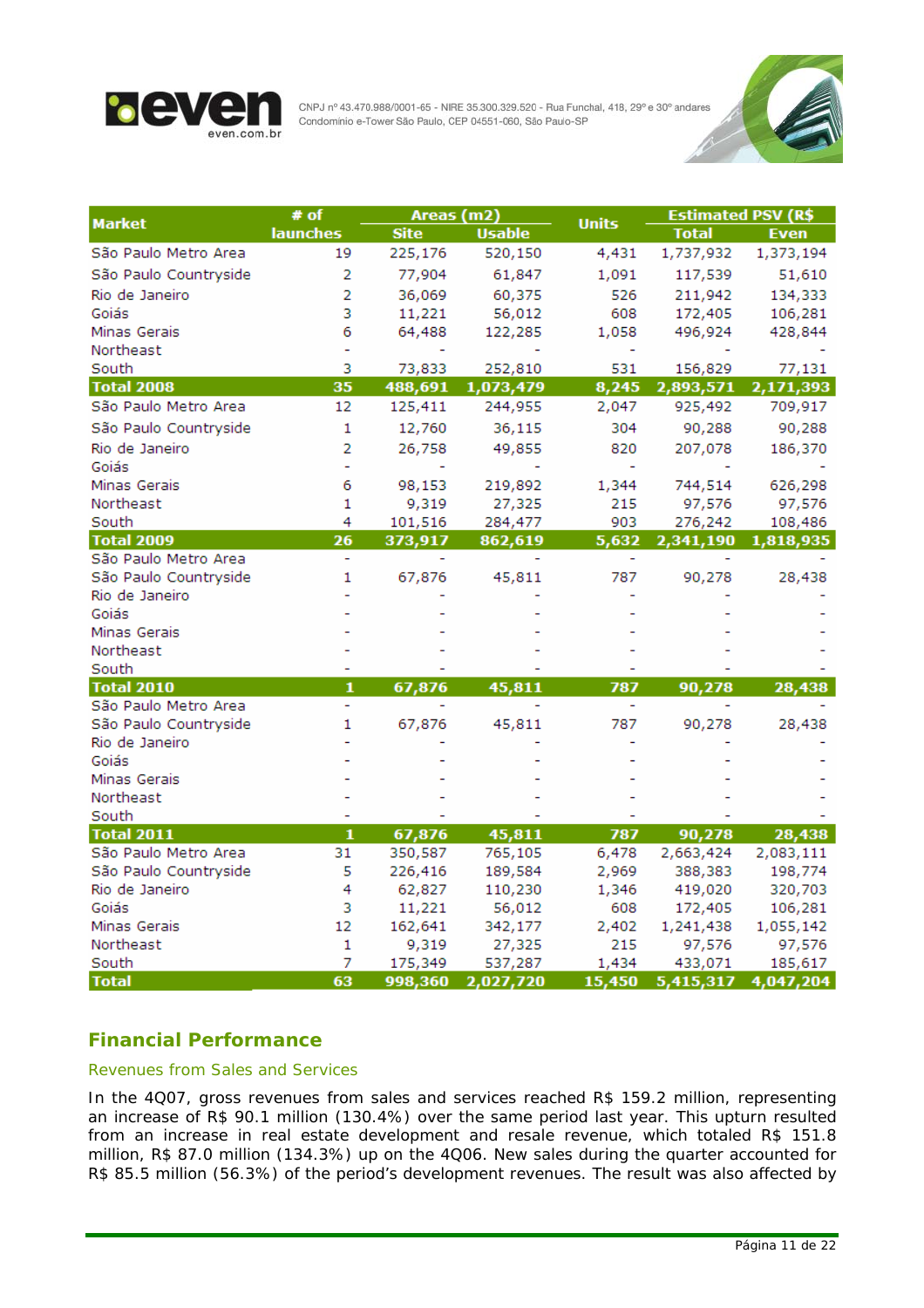



the recognition of income from units sold in previous periods due to the spreading of the cost across the quarter, which contributed R\$ 66.3 million (43.7%) of the period's development revenues.

In 2007, gross revenues from development and resale reached R\$ 431.3 million, representing an increase of R\$ 228.1 million (112.3%) over the previous year. New sales contributed R\$ 256.8 million (59.5%), while revenues from the increase in percentage of completion totaled R\$ 174.5 million (40.5%).

The tables below show the evolution of revenues recognized in the periods, broken down by launch year:

| <b>Launching Year</b> | <b>Recognized Revenue</b> |       |  |  |  |
|-----------------------|---------------------------|-------|--|--|--|
|                       | (R\$ thousand)            | %     |  |  |  |
| 2003                  |                           |       |  |  |  |
| 2004                  | 1,165                     | 0.8%  |  |  |  |
| 2005                  | 35,484                    | 23.4% |  |  |  |
| 2006                  | 42,565                    | 28.0% |  |  |  |
| 2007                  | 72,602                    | 47.8% |  |  |  |

|                       | 12M07                     |       |  |  |  |  |
|-----------------------|---------------------------|-------|--|--|--|--|
|                       | <b>Recognized Revenue</b> |       |  |  |  |  |
| <b>Launching Year</b> | (R\$ thousand)            | %     |  |  |  |  |
| 2003                  | 3,142                     | 0.7%  |  |  |  |  |
| 2004                  | 18,458                    | 4.3%  |  |  |  |  |
| 2005                  | 114,633                   | 26.6% |  |  |  |  |
| 2006                  | 146,819                   | 34.0% |  |  |  |  |
| 2007                  | 148,315                   | 34.4% |  |  |  |  |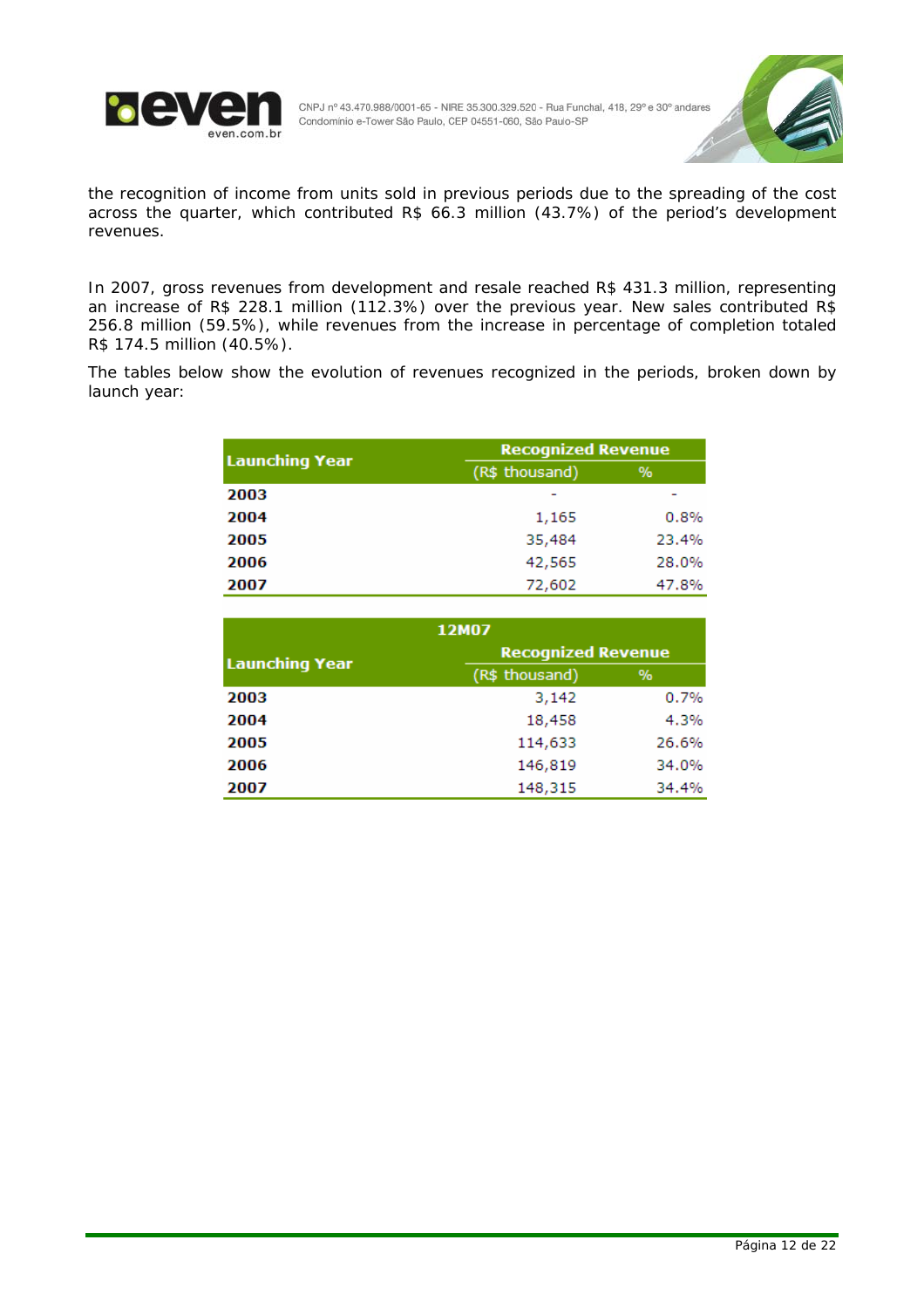



## The table below shows the evolution of sales and expenses in our projects in the 4Q07:

|                              |             |         | % Sold                |                   | <b>Financial Evolution of Costs</b> |            |  |
|------------------------------|-------------|---------|-----------------------|-------------------|-------------------------------------|------------|--|
| <b>Building</b>              |             | % Even  | 09/30/2007 12/31/2007 |                   | 09/30/2007                          | 12/31/2007 |  |
| Arts Ibirapuera              | 3T07        | 100.00% | 27.42%                | 31.64%            | 50.43%                              | 50.66%     |  |
| Azuli                        | 3T03        | 50.00%  | 100.00%               | 100.00%           | 100.00%                             | 100.00%    |  |
| Boulevard São Francisco      | 4T06        | 100.00% | 47.55%                | 49.63%            | 31.83%                              | 40.81%     |  |
| <b>Breeze</b>                | 4T05        | 50.00%  | 96.11%                | 96.11%            | 67.79%                              | 83.11%     |  |
| <b>Breeze Santana</b>        | 3T07        | 100.00% | 45.45%                | 75.95%            | 30.82%                              | 31.19%     |  |
| Campo Belíssimo              | 3T06        | 70.46%  | 84.94%                | 84.84%            | 46.47%                              | 52.30%     |  |
| Club Park Santana            | 4T05        | 50.00%  | 99.63%                | 99.40%            | 70.95%                              | 87.07%     |  |
| Concetto                     | 2T07        | 100,00% | 98.07%                | 98.07%            | 27.64%                              | 38.15%     |  |
| Du Champ                     | 4T07        | 100.00% |                       | 16.42%            |                                     | 38.62%     |  |
| Duo                          | 4T05        | 25.00%  | 87.23%                | 97.68%            | 73.07%                              | 80.40%     |  |
| EcoLife Cidade Universitária | 4T05        | 40.00%  | 89.18%                | 88.65%            | 68.27%                              | 94.77%     |  |
| Especiale                    | 1T07        | 100.00% | 45.77%                | 50.59%            | 42.73%                              | 45.73%     |  |
| Gabrielle                    | 3T07        | 100.00% | 9.15%                 | 28.63%            | 31.05%                              | 40.21%     |  |
| Grand Club - SJ dos Campo:   | 4T07        | 100.00% |                       | 13.36%            |                                     | 11.06%     |  |
| Horizons                     | 4T03        | 50.00%  | 100.00%               | 100.00%           | 100.00%                             | 100.00%    |  |
| Icon                         | 2T03        | 50.00%  | 96.61%                | 98.30%            | 100.00%                             | 100.00%    |  |
| Iluminatto                   | 4T06        | 100.00% | 100.00%               | 100.00%           | 37.99%                              | 46.03%     |  |
| In Cittá                     | 2T07        | 100.00% | 53.02%                | 54.42%            | 40.96%                              | 42.49%     |  |
| Inspiratto                   | 4T06        | 100.00% | 82.90%                | 90.62%            | 43.44%                              | 50.03%     |  |
| Le Parc                      | 1T07        | 50.00%  | 87.48%                | 87.48%            | 15.05%                              | 16.72%     |  |
| L'essence                    | 3T07        | 50.00%  | 2.92%                 | 33.75%            | 21.83%                              | 20.41%     |  |
| Monteciello                  | 4T07        | 100.00% |                       | 23.01%            |                                     | 22.65%     |  |
| Mooca Terrazza               | 4T07        | 100.00% |                       | 20.33%            |                                     | 19.57%     |  |
| Mooca Veranda                | 4T07        | 100.00% |                       | 24.81%            |                                     | 29.18%     |  |
| Nouveaux Ipiranga            | 4T07        | 100.00% |                       | 37.67%            |                                     | 26.96%     |  |
| Particolare                  | 4T06        | 15.00%  | 84.90%                | 87.92%            | 42.00%                              | 44.04%     |  |
| Personale                    | 2T04        | 50.00%  | 69.43%                | 75.90%            | 100.00%                             | 100.00%    |  |
| Plaza Mayor                  | 4T06        | 75.00%  | 87.49%                | 96.00%            | 25,45%                              | 29.42%     |  |
| Reserva do Bosque            | 2T06        | 50.00%  | 59.17%                | 62.51%            | 19.82%                              | 41.56%     |  |
| Reserva Granja Julieta       | 3T04        | 15.00%  | 82.50%                | 83.46%            | 100.00%                             | 100.00%    |  |
| Signature                    | 4T07        | 100.00% |                       | 4.66%             |                                     | 43.11%     |  |
| Spa Spazio Dell'Acqua        | 3T07        | 100.00% | 15.63%                | 38.16%            | 22.38%                              | 24.84%     |  |
| Tendence                     | 1T07        | 50.00%  | 61.43%                | 68.10%            | 8.38%                               | 14.40%     |  |
| <b>Terra Vitris</b>          | 3T05        | 50.00%  |                       |                   |                                     | 98.28%     |  |
| The Gift                     | 2T07        | 50.00%  | 98.71%<br>36.89%      | 100.00%<br>39.55% | 83.68%<br>43.42%                    | 32.02%     |  |
| The View                     | <b>1T05</b> |         | 79.26%                |                   |                                     | 100.00%    |  |
| Up Life                      | 4T07        | 45.00%  |                       | 85.41%            | 87.98%                              |            |  |
| Verte                        | 1T07        | 100.00% |                       | 9.92%             |                                     | 24.05%     |  |
| Vida Viva Butantã            | 4T07        | 100.00% | 94.17%                | 94.17%            | 20.37%                              | 30.32%     |  |
| Vida Viva Freguesia do Ó     | 2T07        | 100.00% |                       | 24.94%            |                                     | 17.64%     |  |
| Vida Viva Mooca              | 4T06        | 100.00% | 29.02%                | 29.76%            | 18.21%                              | 19.26%     |  |
| Vida Viva Santa Cruz         | 1T07        | 100.00% | 74.01%                | 73.38%            | 27.69%                              | 35.87%     |  |
| Vida Viva São Bernardo       | 4T07        | 100.00% | 77.18%                | 77.18%            | 25.37%                              | 29.46%     |  |
|                              |             | 100.00% |                       | 26.63%            |                                     | 18.02%     |  |
| Vida Viva Tatuapé            | 4T06        | 100.00% | 78.32%                | 81.32%            | 22.90%                              | 29.37%     |  |
| Vida Viva Vila Maria         | 2T07        | 100.00% | 65.78%                | 74.79%            | 16.57%                              | 18.19%     |  |
| Vitá                         | 4T05        | 50.00%  | 99.57%                | 99.57%            | 64.72%                              | 82.64%     |  |
| Vitá Araguaia                | 3T07        | 100.00% | 34.69%                | 36.51%            | 12.30%                              | 12.42%     |  |
| Vivre Alto da Boa Vista      | 4T07        | 100.00% |                       | 23.72%            |                                     | 20.79%     |  |
| VV Pq. Santana               | 4T07        | 100.00% |                       | 27.17%            |                                     | 23.44%     |  |
| Window                       | 4T04        | 49.90%  | 98.73%                | 100.00%           | 100.00%                             | 100.00%    |  |
| Wingfield                    | 3T06        | 100.00% | 89.42%                | 90.90%            | 57.54%                              | 73.03%     |  |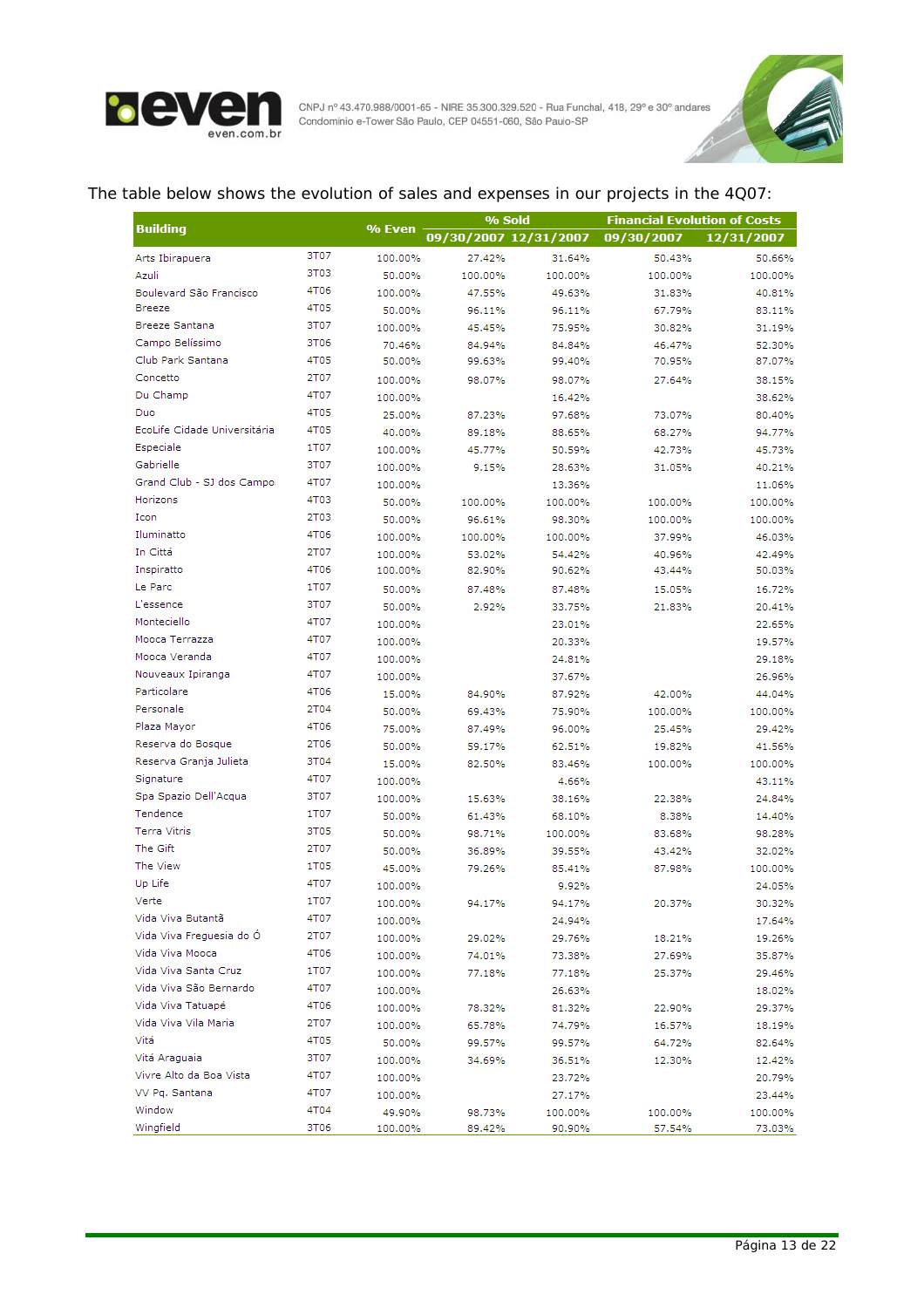



#### **Financial Evolution of Costs** % Sold **Building** % Even 12/31/2006 12/31/2007 12/31/2006 12/31/2007 Arts Ibirapuera 3707 100,00% 31.64% 50.66% Azuli 3T03 50.00% 90.63% 100.00% 100.00% 100.00% Boulevard São Francisco 4706 100.00% 16.80% 49.63% 18.12% 40.81% 4T05 50.00% 78.86% 96.11% 39.78% 83.11% **Breeze** 100,00% 75.95% **Breeze Santana** 3T07 31.19% Campo Belíssimo 3T06 70.46% 67.96% 84.84% 39.74% 52.30% Club Park Santana 4TO5 50.00% 99.25% 99,40% 34.16% 87.07% Concetto 2T07 100,00% 98.07% 38.15% Du Chamn  $ATO7$ 100,00% 16.42% 38.62% Duo 4T05 25.00% 65.95% 97.68% 40.03% 80.40% EcoLife Cidade Universitária 40.00% 4T05 87.33% 88.65% 20.21% 94.77% Especiale **1T07** 100,00% 50.59% 45.73% Gabrielle 3707 100,00% 28.63% 40.21% Grand Club - SJ dos Campo 4T07 100,00% 13.36% 11.06% 4T03 50.00% 98.48% 100.00% 100.00% 100.00% Horizons Icon **2T03** 50.00% 93.22% 98.30% 100.00% 100.00% Iluminatto 4T06 100,00% 100,00% 46.03% 79.18% 25.43% In Città 2T07 100,00% 54.42% 42.49% Inspiratto 4T06 100,00% 26.22% 90.62% 25.37% 50.03% Le Parc 1T07 50.00% 87.48% 16.72% 50.00% 33.75% 3T07 20.41% L'essence 100,00% Monteciello 4T07 23.01% 22.65% Mooca Terrazza 4T07 100.00% 20.33% 19.57% Mooca Veranda 4T07 100.00% 24.81% 29.18% Nouveaux Ipiranga 4T07 100.00% 37.67% 26.96% Particolare 4T06 15.00% 59.29% 87.92% 31.42% 44.04% Personale 2T04 50.00% 58.22% 75.90% 100,00% 100.00% Plaza Mayor 4T06 75.00% 15.74% 96.00% 21.39% 29.42% Reserva do Bosque **2T06** 50.00% 43.76% 62.51% 3.33% 41.56% Reserva Granja Julieta 3T04 15.00% 73.34% 83.46% 68.42% 100,00% Signature 4T07 100,00% 4.66% 43.11% **SPA** 3T07 100.00% 38.16% 24.84% Tendence 1T07 50.00% 68.10% 14.40% **Terra Vitris** 98.28% 3T05 50.00% 100.00% 46.10% 89.87% The Gift 50.00% 32.02% 2T07 39.55% The View 1T05 45.00% 64.45% 85.41% 56.12% 100.00% Up Life 4T07 100.00% 9.92% 24.05% Verte 1T07 100.00% 94.17% 30.32% 4T07 100,00% 24.94% Vida Viva Butantã 17.64% Vida Viva Freguesia do Ó 2T07 100.00% 29.76% 19.26% Vida Viva Mooca 4T06 100.00% 38.04% 73.38% 29.01% 35.87% Vida Viva Santa Cruz 1T07 100.00% 77.18% 29.46% Vida Viva São Bernardo 4T07 100,00% 26.63% 18.02% Vida Viva Tatuapé 4T06 100,00% 9.05% 81.32% 23.24% 29.37% Vida Viva Vila Maria **2T07** 100.00% 74.79% 18.19% Vitá 4T05 50.00% 88.68% 99.57% 31.67% 82.64% Vitá Araguaia 3T07 100,00% 36.51% 12.42% Vivre Alto da Boa Vista 100,00% 4T07 23.72% 20.79% VV Pq. Santana 4T07 100.00% 27.17% 23,44% Window 4T04 49.90% 94.60% 100.00% 76.23% 100.00% Wingfield 3T06 100.00% 76.09% 90.90% 36.20% 73.03%

#### The table below shows the evolution of sales and expenses in our projects in the 12M07: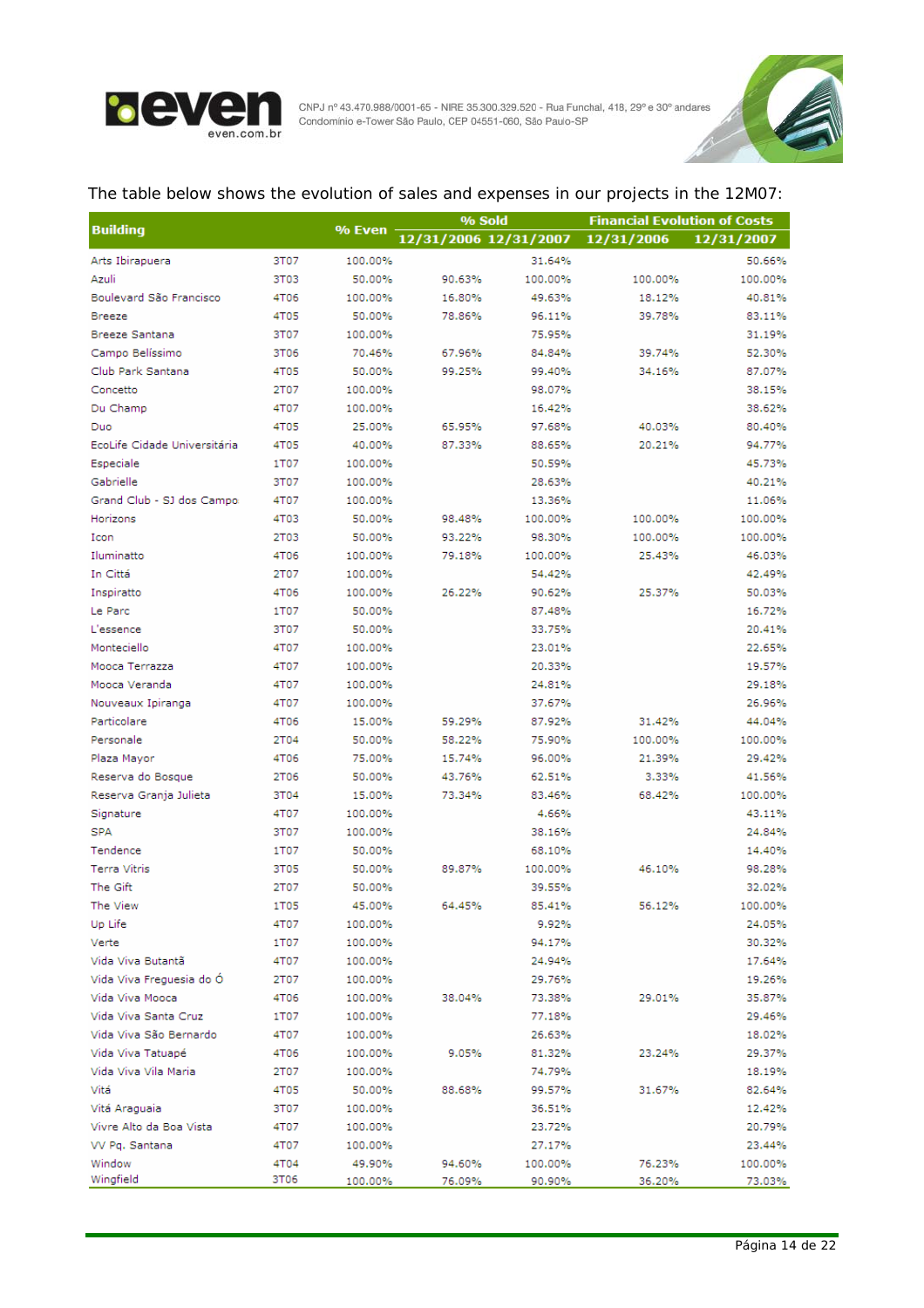



Gross operating revenue were also positively impacted by income from construction and services, which totaled R\$ 7.4 million in the 4Q07, R\$ 3.1 million (72.1%) up year-on-year.

It was negatively impacted by service and revenue taxes which came to R\$ 7.0 million in the 4Q07, an increase of R\$ 3.8 million (118.8%) over the 4Q06. On average, these taxes (PIS, COFINS and ISS) amounted to 4.4% of gross operating revenues, lower than the 4.6% recorded in the 4Q06.

Net operating revenues after these taxes totaled R\$ 152.2 million in the 4Q07, R\$ 86.2 million (130.6%) more than the 4Q06 figure. In 2007, net operating revenues reached R\$ 428.4 million, which was R\$ 222.9 million higher than the R\$ 205,5 million from 2006.

## Gross Profit

In 2007, launches and sales in the upper-middle and upper-income segments, represented by the projects Wingfield, Campo Belíssimo, Particolare, Plaza Mayor, The Gift, In Citta, Arts Ibirapuera and Gabrielle projects, accounted for a substantial portion of our gross profit. This had a positive impact on the annual gross margin, which totaled 38.8%, 36.3% up on the 2006 margin. The 4Q07 gross margin stood at 37.9%, an improvement over the 36.5% recorded in the 4Q06.

Gross profit came to R\$ 57.7 million in the 4Q07, up by R\$ 33.6 million (139.4%) year-onyear, and R\$ 166.4 million in the 2007 as a whole, an increase of R\$ 91.9 million (123.4%) over the 2006.

Of the total cost of goods and services in the 4Q07, R\$ 44.4 million (47.0%) referred to costs recognized from sales in previous periods. Contracted sales had a R\$ 50.0 million (53.0%) impact on the cost of goods and services. Gross margin increased by 2.5 pp, from 36.3% in 2006 to 38.8% in 2007.

#### Operating Result

Due to the growth in the volume of launches, especially since the second quarter of 2006, there was a corresponding increase in selling expenses. Although budgeted selling expenses represented a smaller share of launched PSV (2.4%) in 2007, the upturn in the period's selling expenses was higher than the growth in sales revenues recognition. This was due to the fact that a significant portion of selling expenses incurred before the beginning of sales and during the launch months is reflected more rapidly in results than revenues from units sold. Consequently, selling expenses as a percentage of net revenues are higher in the initial phases of projects than the budgeted average. In the 4Q07, selling expenses amounted to R\$ 20.6 million, an increase of R\$ 12.6 million (157.5%) over the 4Q06. In 2007, selling expenses totaled R\$ 48.8 million, R\$31.5 million (182.1%) up on 2006.

General and administrative expenses amounted to R\$ 12.5 million in the 4Q07, vis-à-vis R\$ 6.9 million in the 4Q06. The upturn was due to increased operational scale, as the Company sought to prepare its supporting structure for the strong growth projected for 2007 and subsequent years. G&A expenses represented 2.1% of total launched PSV in 2007, less than the 3.0% recorded in 2006.

The 4Q07 net financial result was negative by R\$ 0.4 million, R\$ 1.5 million down on the 4Q06.

In 2007, IPO expenses totaled R\$ 22.8 million.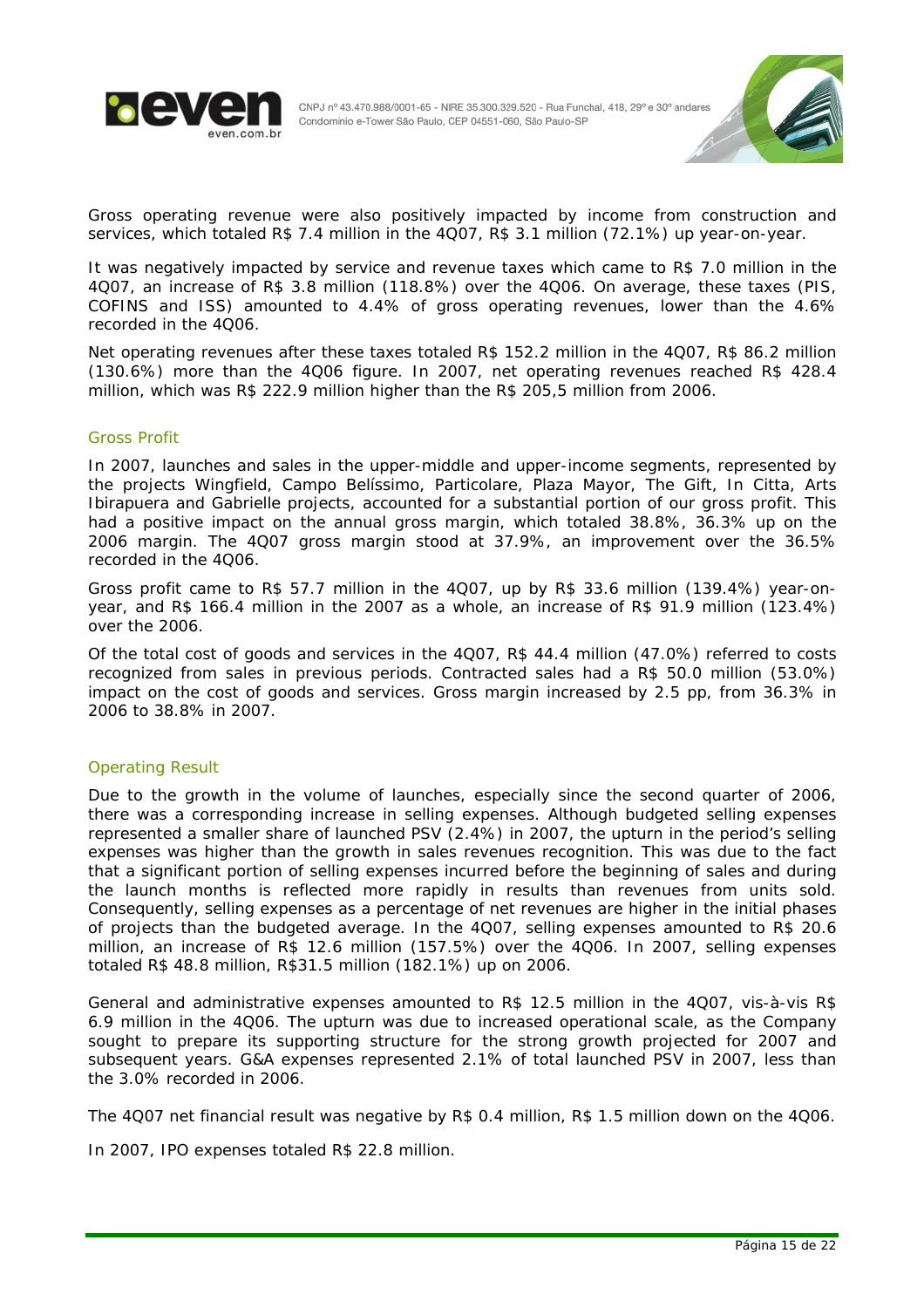



Net operating income in the 4Q07 totaled R\$ 24.1 million, R\$ 18.6 million up year-on-year. In the full year of 2007, operating profit increased R\$ 21.1 million, from R\$ 30.8 million in 2006 to R\$ 51.9 million in 2007.

### Income and Social Contribution Taxes

Income tax and social contribution on net income amounted to R\$ 3.7 million in the 4Q07, R\$ 2.3 million (164.3%) up on the 4Q06 due to increased revenue and operating income in the 2Q07.

#### Net Income

The Company posted a 4Q07 net income of 18.5 million, R\$ 15.1 million more than in the same period in 2006. Adjusted net income in 2007 (excluding the IPO expenses) came to R\$ 52.9 million, an increase of R\$ 30.5 million (136.2%) over 2006. These variations resulted from the increases in revenues and gross profit in the 4Q07 and full year of 2007, respectively.

#### EBITDA

Earnings before interest, taxes, depreciation and amortization (excluding IPO expenses) totaled R\$ 26.5 million in the 4Q07, R\$ 19.2 million (263.0%) up on the 4Q06. The adjusted EBITDA margin came to 18.2% of net revenues in 2007, vis-à-vis 16.2% in 2006. The increase in the EBITDA margin was due to gross margin growth, partially offset by the increase in G&A expenses (a consequence of the increase in the Company's volume of operations).

EBITDA for the fourth quarter and full years of 2006 and 2007:

| <b>EBITDA CONCILIATION</b>                           | 4007   | 4006  | Var.     | 12M07  | 12M06  | Var.      |
|------------------------------------------------------|--------|-------|----------|--------|--------|-----------|
| Earnings before Income Taxes and Social Contribution | 24,809 | 5,270 | 370.8%   | 52,641 | 30,618 | 71.9%     |
| (+) Net Financial Expenses                           | 360    | 1,936 | $-81.4%$ | (393)  | 2,397  | $-116.4%$ |
| (+) Depreciation and Amortization                    | 1,221  | 140   | 772.4%   | 3,049  | 185    | 1548.1%   |
| <b>EBITDA</b>                                        | 26,390 | 7.346 | 259.2%   | 55,297 | 33,200 | 66.6%     |
| (-) IPO Expenses                                     | 133    |       |          | 22,784 | ۰      |           |
| <b>Adusted EBITDA</b>                                | 26,523 | 7,346 | 261.1%   | 78,081 | 33,200 | 135.2%    |

## Proforma Financial Statements

Main accounting practices and presentation of financial statements, on a proforma basis Proforma financial statements were prepared on the same bases of the Company's financial statements, except for:

(a) Sales revenues and accounts receivable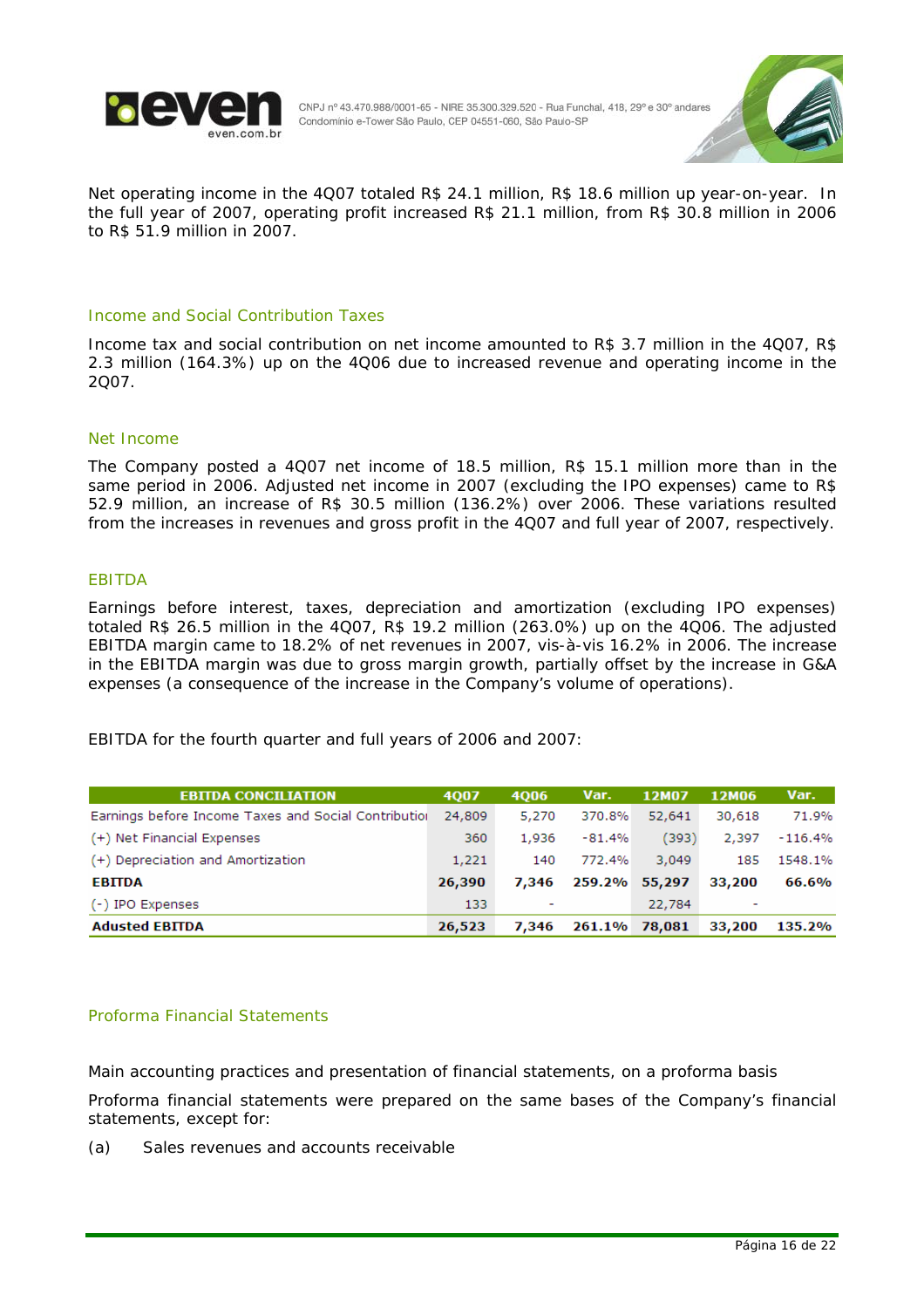



Sales of finished units and of units under construction were incorporated to results at the moment of the signature of sales contracts, considering the accrual basis, regardless of the term of receivables or the percentage of completion of construction.

As a consequence of changes in the format of recognition of sales revenues, taxes such as PIS, COFINS, withholding taxes and social contribution have been recalculated.

(b) Cost of sales

The cost of units sold recognized in the results is obtained by actually incurred costs until yearend and by the provision of the amount to be incurred of the total cost of the project.

The provision for costs to be incurred referring to units sold is presented in the current liabilities e long-term liabilities, depending on the expectation of its occurrence.

(c) Sales expenses

Sales expenses have been fully recognized in the results, including costs and expenses incurred in the construction and maintenance of sales stands e other similar expenses, directly related to each project.

(d) Accrued asset (accrued liability) in investments and units to be sold

The percentage of completion of construction is not considered in the recognition of the accrued asset expenses.

In the consolidated financial statements, the impacts of accrued assets are part of the cost of sales and also of the balance of units to be sold.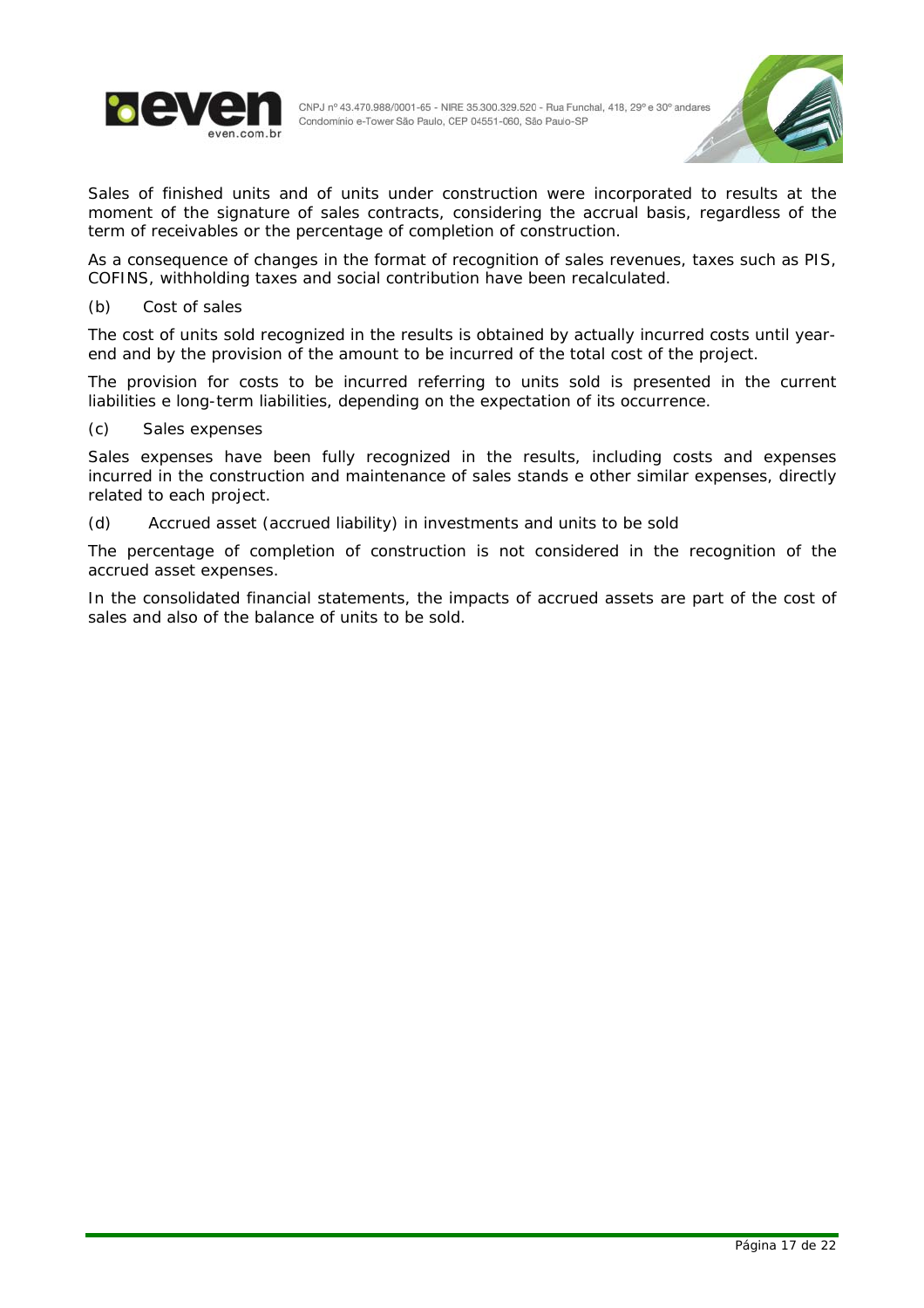



## Sales Adjusted Balance Sheet

| <b>ASSETS</b>                                     | 12/31/2007 |
|---------------------------------------------------|------------|
| Cash and cash equivalents                         | 182,428    |
| <b>Accounts Receivable</b>                        | 362,041    |
| Backlog                                           | 459,833    |
| Current account with partners at the developments | 15,373     |
| <b>Tax Recovery</b>                               | 6,374      |
| Receivables from Related Parties                  |            |
| Deferred Selling Expenses                         |            |
| Others                                            | 15,733     |
| <b>Current Assets</b>                             | 1,041,782  |
| Client Receivables                                | 684,515    |
| Backlog                                           | 21,839     |
| Advances on Future Capital Increase               | 1,672      |
| Income Tax and Social Contribution Deferred       | 885        |
| Receivables from Related Parties                  | 7,096      |
| Others                                            | 543        |
| <b>Long-term Assets</b>                           | 716,550    |
| Investments                                       | 11         |
| <b>Fixed Assets</b>                               | 7,278      |
| <b>Permanent Assets:</b>                          | 7,289      |
| <b>Total Assets:</b>                              | 1,765,621  |

| <b>LIABILITIES AND SHAREHOLDERS' EQUITY</b> | 12/31/2007 |
|---------------------------------------------|------------|
| Financing and Loans                         | 24,139     |
| Suppliers                                   | 25,567     |
| Accounts Payable for Real Estate Purchases  | 53,804     |
| Taxes, Contribution and Related             | 8,822      |
| Advances from Customers                     | 447        |
| <b>Taxes Payable</b>                        | 12,161     |
| Provisions for Future Incurred Costs        | 213,921    |
| Proposed Dividends                          | 6,897      |
| <b>Related Parties</b>                      | 5,467      |
| Others                                      | 3,316      |
| <b>Current Liabilities</b>                  | 354,541    |
| Financing and Loans                         | 178,486    |
| Accounts Payable for Real Estate Purchases  | 76,294     |
| Payable Taxes                               | 39,169     |
| Advances on Future Investments              | 2,699      |
| Deferred Income Tax and Social Contribution | 44,073     |
| Provisions for Future Incurred Costs        | 224,452    |
| Other Accounts Paybale                      | 1,395      |
| Long-term Liabilities                       | 566,568    |
| <b>Minority Interest</b>                    | 32,693     |
| Capital Stock                               | 607,257    |
| <b>Income Reserve</b>                       | 204,562    |
| <b>Shareholders' Equity</b>                 | 811,819    |
| <b>Total Liabilities</b>                    | 1,765,621  |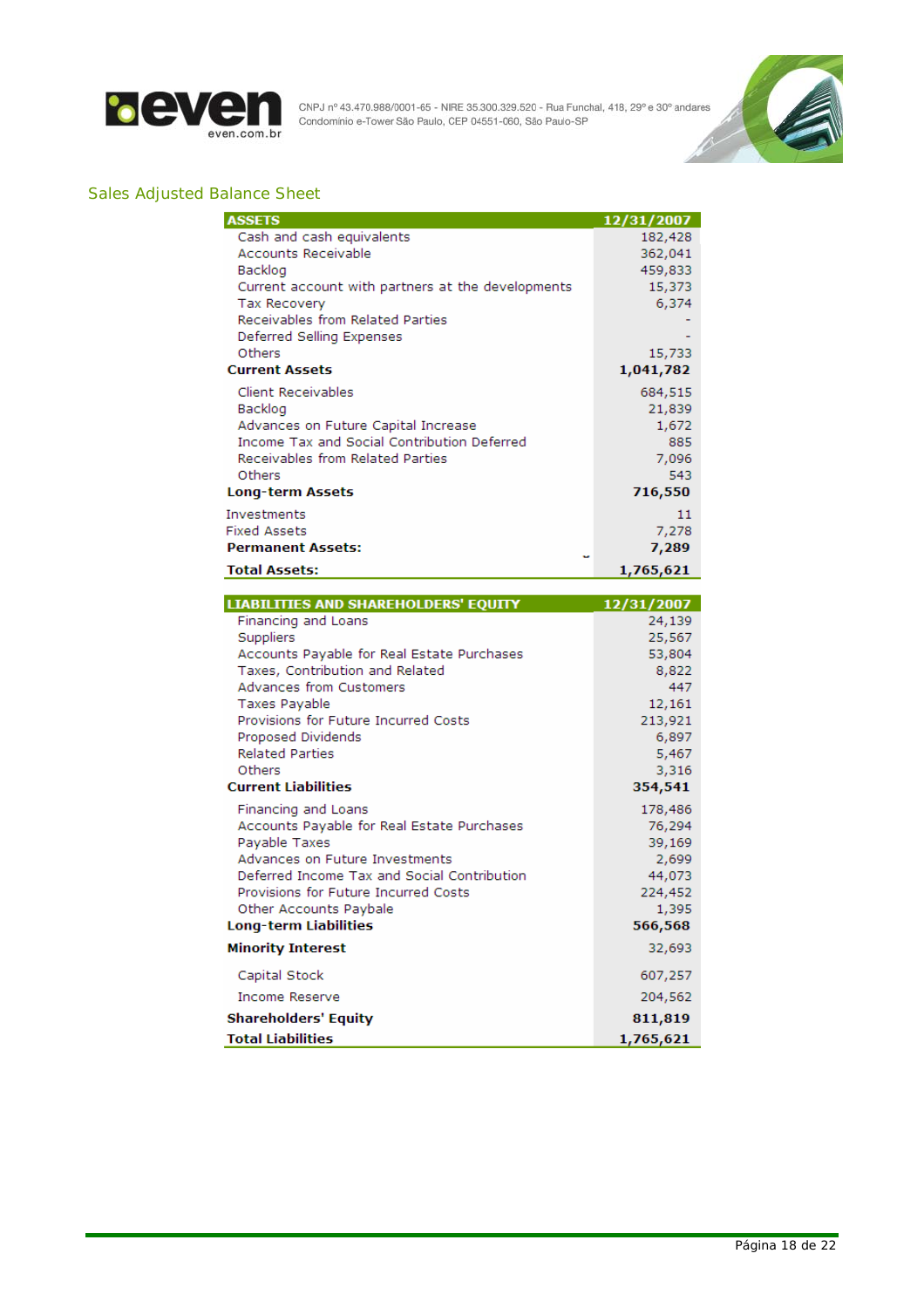



## Sales Adjusted Income Statement

| <b>INCOME STATEMENT</b>                                                                                      | 12M07      |
|--------------------------------------------------------------------------------------------------------------|------------|
| <b>Gross Operating Revenues</b>                                                                              | 889,317    |
| Development and Resale/ Repurchase                                                                           | 870,903    |
| Rendering of Services                                                                                        | 18,414     |
| Deductions from gross operating revenues                                                                     | (37, 369)  |
| <b>Net Operating Revenues</b>                                                                                | 851,948    |
| Cost of services rendered                                                                                    | (539, 272) |
| Gross Profit                                                                                                 | 312,676    |
| <b>Operating Revenues (expenses)</b>                                                                         | (117, 534) |
| Selling                                                                                                      | (74, 248)  |
| General and Administrative                                                                                   | (38, 388)  |
| Management Fees                                                                                              | (4,536)    |
| Other                                                                                                        | (362)      |
| Operating income (expenses) before<br>minority interest, financial result and<br><b>IPO-related expenses</b> | 195,142    |
| <b>Net Financial Expenses</b>                                                                                |            |
| <b>Financial Revenues</b>                                                                                    | (19, 123)  |
| <b>Financial Expenses</b>                                                                                    | 25,447     |
| Monetary and exchange variations (net                                                                        | (5,931)    |
| IPO-related expenses                                                                                         | (22, 784)  |
| <b>Operating Income</b>                                                                                      | 172,751    |
| Non-operating income                                                                                         | 720        |
| <b>Income before Taxes / Assessment</b>                                                                      | 173,471    |
| Income Tax and Social Contribution                                                                           |            |
| Corrente                                                                                                     | (13, 274)  |
| Diferido                                                                                                     | (11, 959)  |
| <b>Income before Minority Interest</b>                                                                       | 148,238    |
| Minority Interest                                                                                            | (14, 265)  |
| Net Income (loss)                                                                                            | 133,973    |

| <b>EBITDA CONCILIATION</b>              | 12M07   |
|-----------------------------------------|---------|
| Earnings before Income Taxes and Social | 173,471 |
| (+) Net Financial Expenses              | (393)   |
| (+) Depreciation and Amortization       | 3,049   |
| <b>EBITDA</b>                           | 176,127 |
| (-) IPO Expenses                        | 22,784  |
| <b>Adusted EBITDA</b>                   | 198,911 |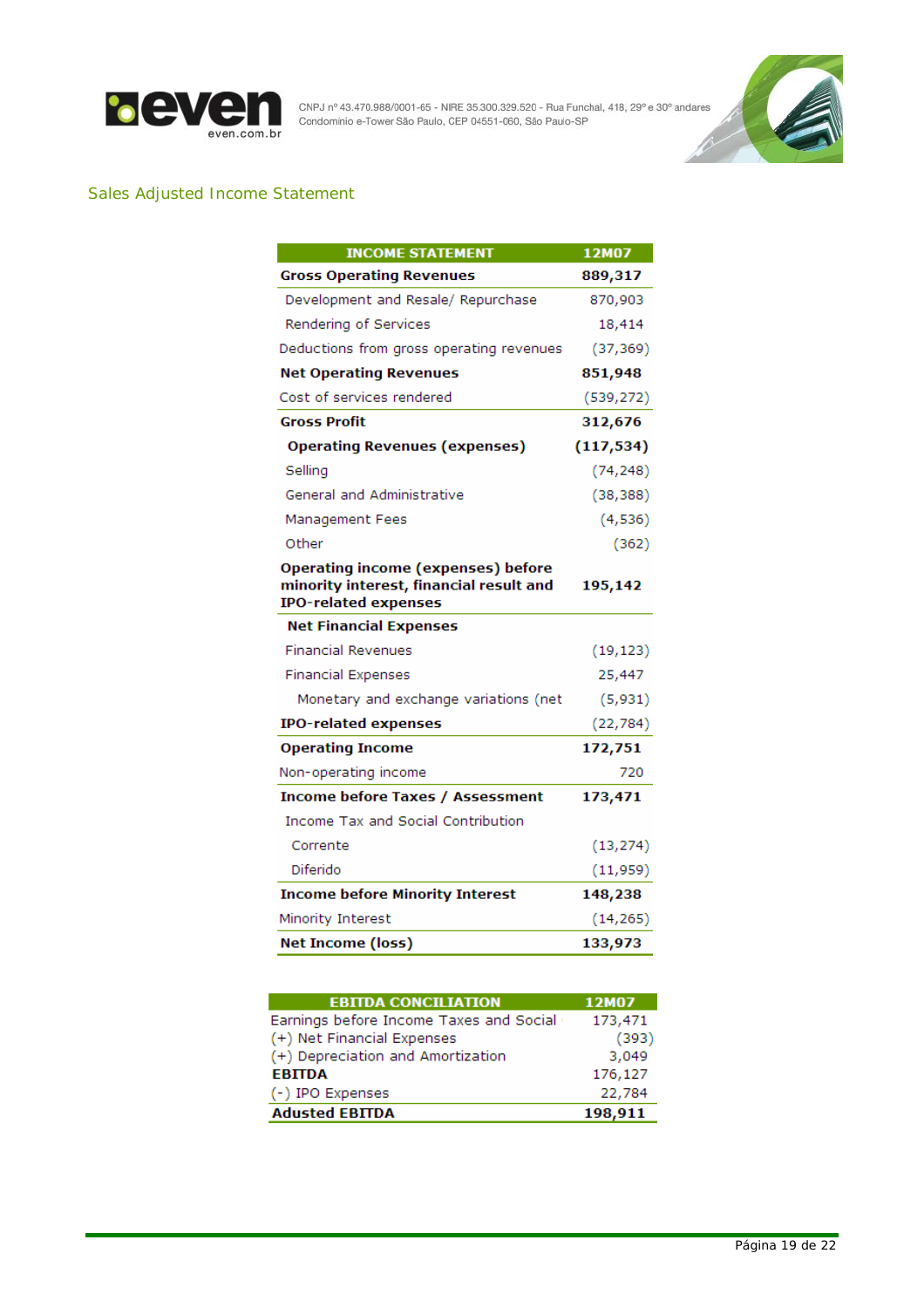



# **Consolidated Income Statement**

| <b>INCOME STATEMENT</b>                  | <b>4007</b> | <b>4006</b> | Var.(%)   | 12M07      | 12M06     | Var.(%)   |
|------------------------------------------|-------------|-------------|-----------|------------|-----------|-----------|
| <b>Gross Operating Revenues</b>          | 159,176     | 69,130      | 130.3%    | 449,763    | 215,405   | 108.8%    |
| Development and Resale/ Repurchase       | 151,816     | 64,786      | 134.3%    | 431,349    | 203,179   | 112.3%    |
| Rendering of Services                    | 7,360       | 4,344       | 69.4%     | 18,414     | 12,226    | 50.6%     |
| Deductions from gross operating revenues | (7,002)     | (3, 177)    | 120.4%    | (21, 327)  | (9,955)   | 114.2%    |
| <b>Net Operating Revenues</b>            | 152,174     | 65,953      | 130.7%    | 428,436    | 205,450   | 108.5%    |
| Cost of services rendered                | (94, 439)   | (41,898)    | 125.4%    | (262, 032) | (130,903) | 100.2%    |
| <b>Gross Profit</b>                      | 57,735      | 24,055      | 140.0%    | 166,404    | 74,547    | 123.2%    |
| <b>Operating Revenues (expenses)</b>     | (33, 124)   | (14, 969)   | 121.3%    | (91, 730)  | (39, 534) | 132.0%    |
| Selling                                  | (20, 636)   | (8,025)     | 157.1%    | (48, 806)  | (17, 342) | 181.4%    |
| General and Administrative               | (10, 941)   | (6,893)     | 58.7%     | (38, 388)  | (22, 130) | 73.5%     |
| Management Fees                          | (1, 547)    | (51)        | 2933.3%   | (4,536)    | (62)      | 7216.1%   |
| Other                                    | (29)        | (1,633)     | $-98.2%$  | (362)      | (1,830)   | $-80.2%$  |
| <b>Net Financial Expenses</b>            | (360)       | (1,936)     | $-81.4%$  | 393        | (2, 397)  | $-116.4%$ |
| <b>Financial Revenues</b>                | (8, 265)    | (2,748)     | 200.8%    | (26, 914)  | (9,925)   | 171.2%    |
| <b>Financial Expenses</b>                | 7,905       | 812         | 873.5%    | 27,307     | 7,528     | 262.7%    |
| <b>IPO-related expenses</b>              | (133)       | ۰           |           | (22, 784)  |           |           |
| <b>Operating Income</b>                  | 24,089      | 5,517       | 336.6%    | 51,921     | 30,786    | 68.7%     |
| Non-operating income                     | 720         | (247)       | $-391.5%$ | 720        | (168)     | $-528.6%$ |
| <b>Income before Taxes / Assessment</b>  | 24,809      | 5,270       | 78.8%     | 52,641     | 30,618    | 71.9%     |
| Income Tax and Social Contribution       |             |             |           |            |           |           |
| Corrente                                 | (1,701)     | (2,754)     | $-38.2%$  | (5,389)    | (4,524)   | 19.1%     |
| Diferido                                 | (2,048)     | 1,335       | $-253.4%$ | (10, 744)  | 2,182     | $-592.4%$ |
| <b>Income before Minority Interest</b>   | 21,060      | 3,851       | 446.9%    | 36,508     | 28,276    | 29.1%     |
| Minority Interest                        | (2,575)     | (422)       | 510.2%    | (6, 435)   | (5, 877)  | 9.5%      |
| <b>Net Income (loss)</b>                 | 18,485      | 3,429       | 439.1%    | 30,073     | 22,399    | 34.3%     |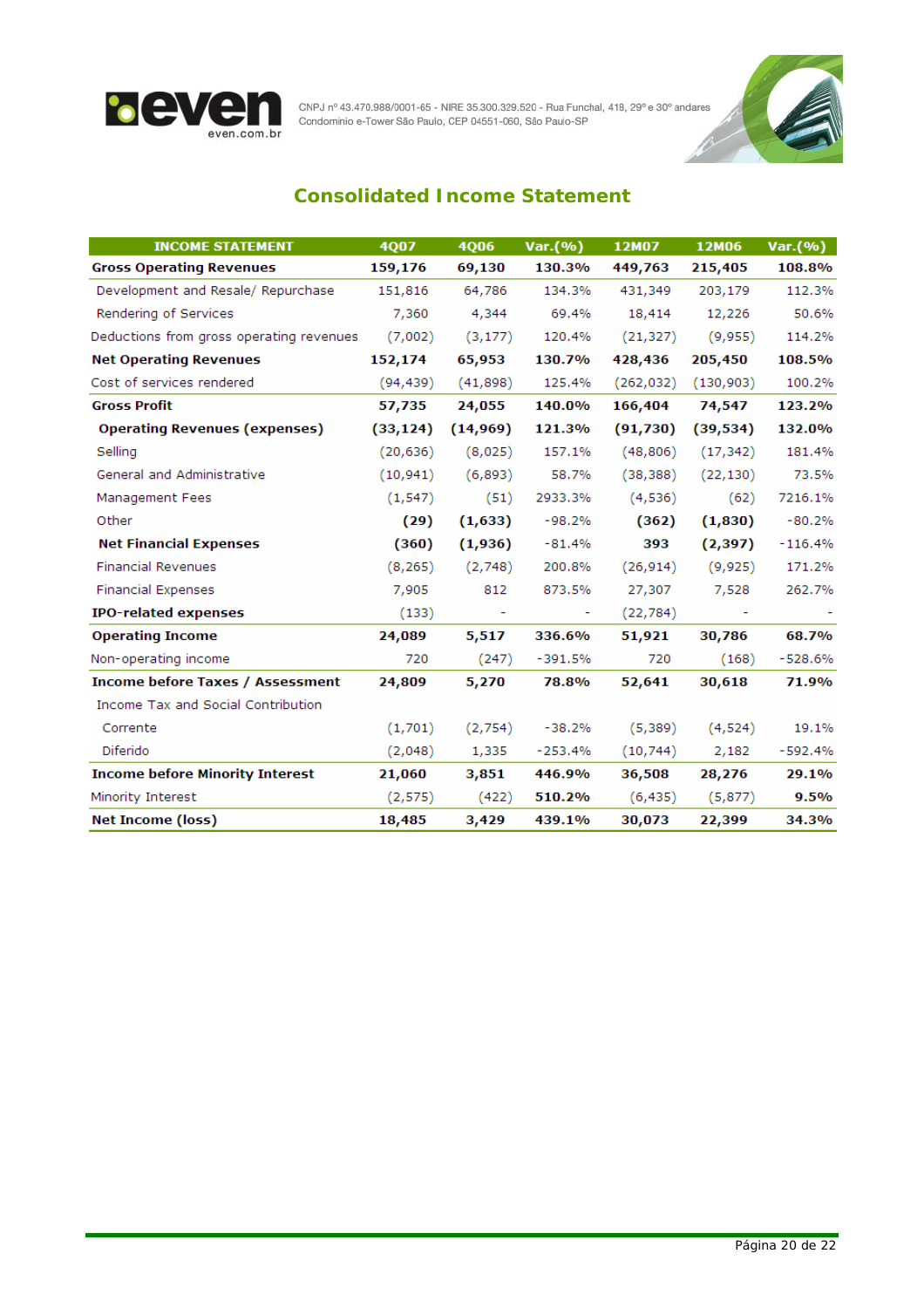



# **Consolidated Balance Sheet**

| <b>ASSETS</b>                                     | 12/31/2007 | 12/31/2006 |
|---------------------------------------------------|------------|------------|
| Cash and cash equivalents                         | 182,428    | 22,865     |
| Accounts Receivable                               | 230,244    | 80,035     |
| Backlog                                           | 462,961    | 220,956    |
| Current account with partners at the developments | 15,373     | 5,127      |
| Tax Recovery                                      | 6,374      | 1,168      |
| Receivables from Related Parties                  |            | 1,210      |
| Deferred Selling Expenses                         | 41,846     | 16,404     |
| Others                                            | 15,733     | 6,966      |
| <b>Current Assets</b>                             | 954,959    | 354,731    |
| Client Receivables                                | 113,832    | 52,688     |
| Backlog                                           | 21,839     |            |
| Advances on Future Capital Increase               | 1,672      | 3,207      |
| Income Tax and Social Contribution Deferred       | 885        |            |
| Receivables from Related Parties                  | 4,618      | 459        |
| Others                                            | 543        | 8          |
| <b>Long-term Assets</b>                           | 143,389    | 56,362     |
| Investments                                       | 11         | 11         |
| <b>Fixed Assets</b>                               | 7,278      | 4,523      |
| <b>Permanent Assets:</b>                          | 7,289      | 4,534      |
| <b>Total Assets:</b>                              | 1,105,637  | 415,627    |

| <b>LIABILITIES AND SHAREHOLDERS' EQUITY</b> | 12/31/2007 | 12/31/2006 |
|---------------------------------------------|------------|------------|
| Financing and Loans                         | 24,139     | 79,698     |
| Suppliers                                   | 25,567     | 10,204     |
| Accounts Payable for Real Estate Purchases  | 53,804     | 68,668     |
| Taxes, Contribution and Related             | 8,822      | 1,725      |
| <b>Advances from Customers</b>              | 1,052      | 8,069      |
| Taxes Payable                               | 12,161     | 8,953      |
| Proposed Dividends                          | 6,897      | 5,566      |
| <b>Related Parties</b>                      | 5,467      | 1,930      |
| Others                                      | 3,316      | 3,185      |
| <b>Current Liabilities</b>                  | 141,225    | 187,998    |
| Financing and Loans                         | 178,486    | 9,960      |
| Accounts Payable for Real Estate Purchases  | 76,294     | 67,430     |
| Payable Taxes                               | 13,356     | 4,644      |
| Advances on Future Investments              | 2,699      | 4,959      |
| Deferred Income Tax and Social Contribution | 19,371     | 4,468      |
| Other Accounts Paybale                      | 1,395      | 1,394      |
| Long-term Liabilities                       | 291,601    | 92,855     |
| <b>Minority Interest</b>                    | 18,259     | 10,989     |
| Capital Stock                               | 607,257    | 99,666     |
| <b>Income Reserve</b>                       | 47,295     | 24,119     |
| <b>Shareholders' Equity</b>                 | 654,552    | 123,785    |
| <b>Total Liabilities</b>                    | 1,105,637  | 415,627    |